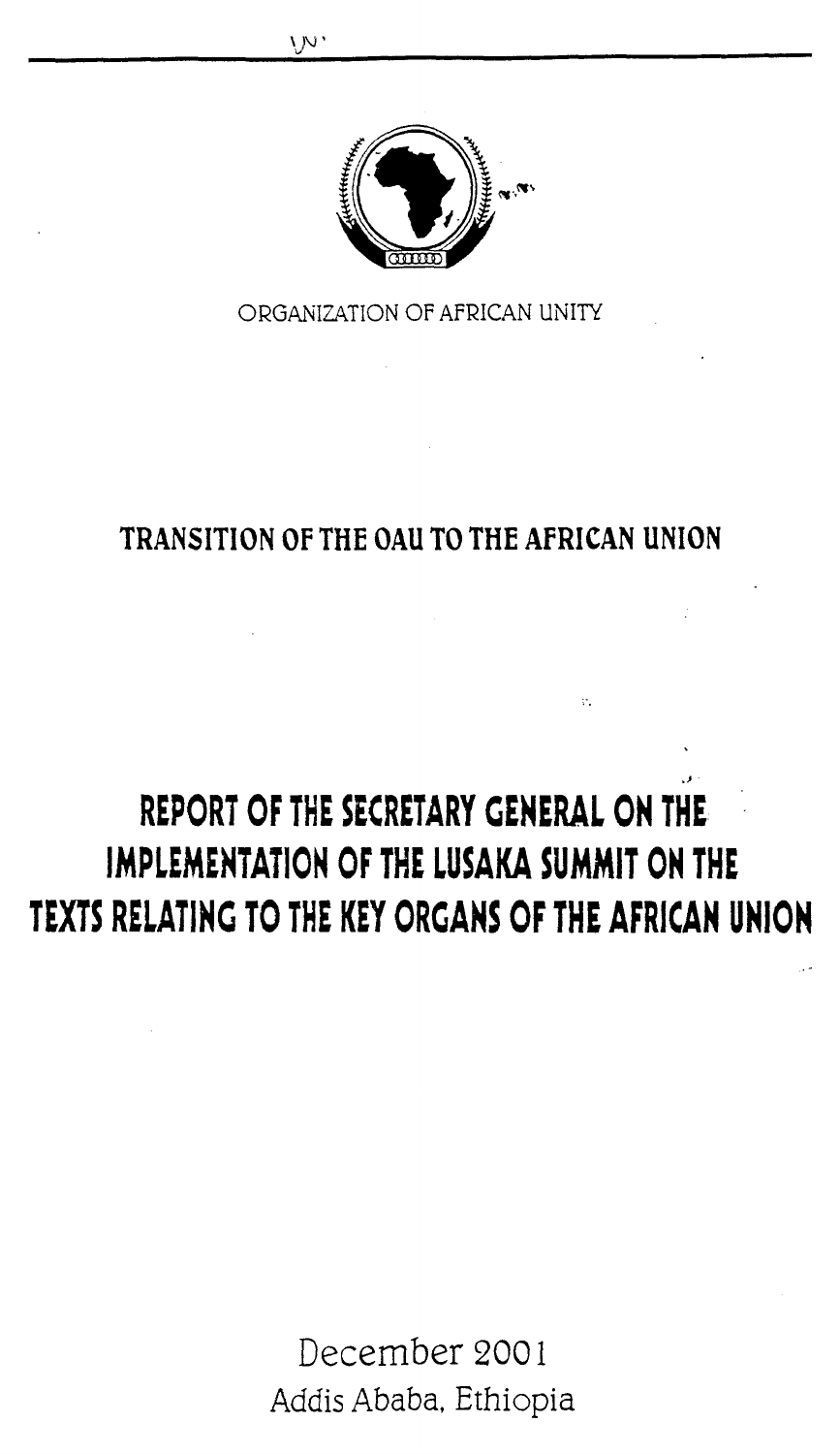The present document contains the texts related to the Assembly of Heads of State and Government, the Executive Council, the Commission and the Permanent Representatives Committee as requested by the Lusaka Summit. These texts are the synthesis of the outcome of the brainstorming session held on 13 and 14 October and chaired by myself, the informal briefing session of the European and Ethiopian Experts, the internal discussion within the two Sub-Committees were I set up and which were co-chaired by the Assistant-Secretaries General, the deliberations of the meeting of the Coordination Committee which I chaired on 23 and 24 November and in which the Assistant-Secretaries General, the Directors of different Department, the Heads of Division, the Legal Counsel and all the consultants working in the General. Secretariat participated.

This document is, therefore, the sum total of the successive value added of the above-mentioned meetings. By submitting it for consideration to the representatives of Member States, I am confident that it will be given the greatest attention.

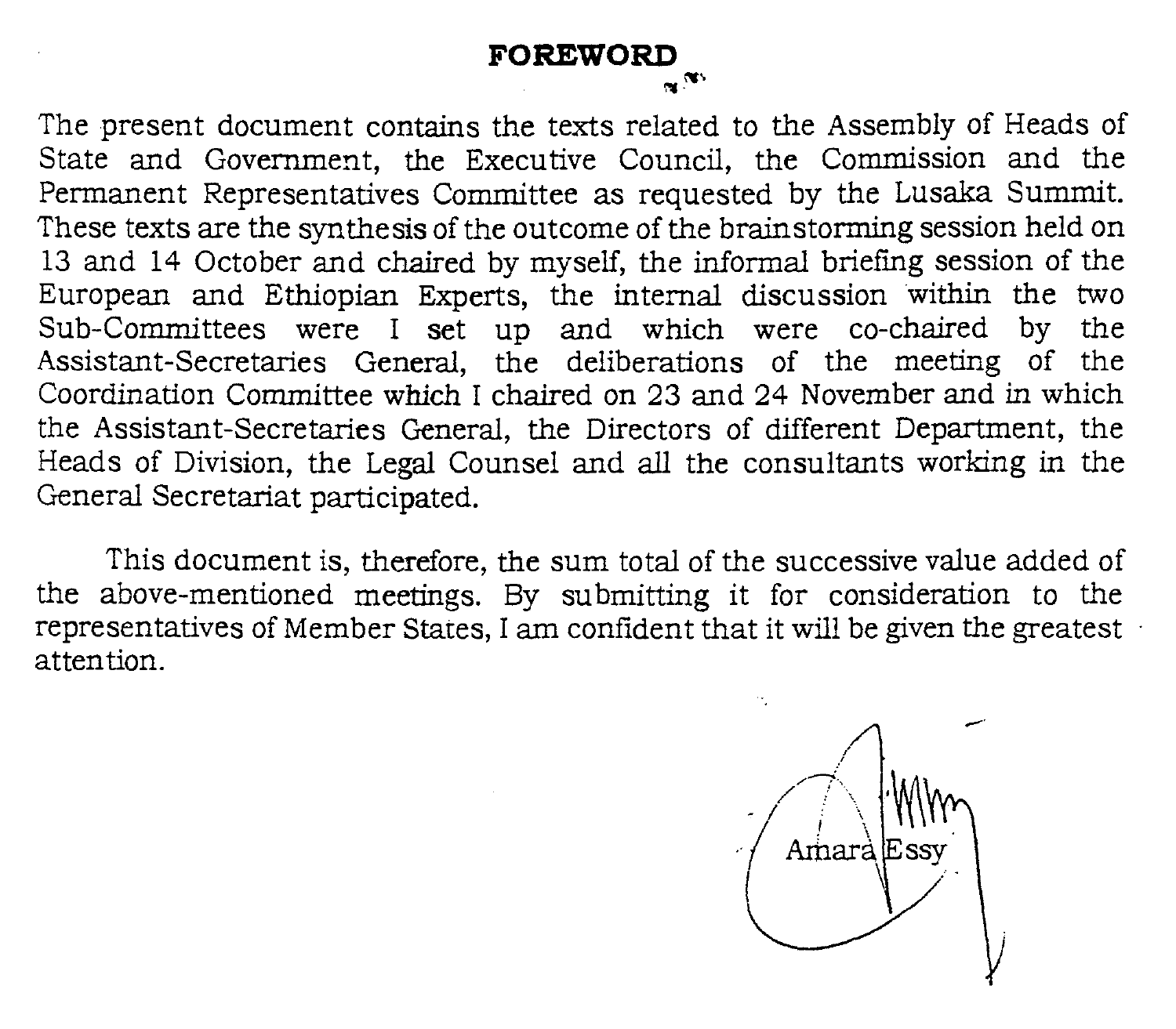# **CONTENTS**  $\infty$

 $\star$ 

| Introduction $\cdots \cdots \cdots \cdots \cdots \cdots \cdots \cdots \cdots \cdots \cdots \cdots \cdots$      |
|----------------------------------------------------------------------------------------------------------------|
|                                                                                                                |
|                                                                                                                |
| The Executive Council $\cdots \cdots \cdots \cdots \cdots \cdots \cdots \cdots \cdots \cdots \cdots \cdots 10$ |
| Permanent Representatives Committee  16                                                                        |
| Towards Establishing the Commission of the African Union $\cdots\cdots\cdots\cdots$ 18                         |
|                                                                                                                |

 $\mathcal{V}_\bullet$ 

 $\mathbf{v}$  $\mathcal{C}^{\mathcal{F}}$  *Pages* 

 $\cdot$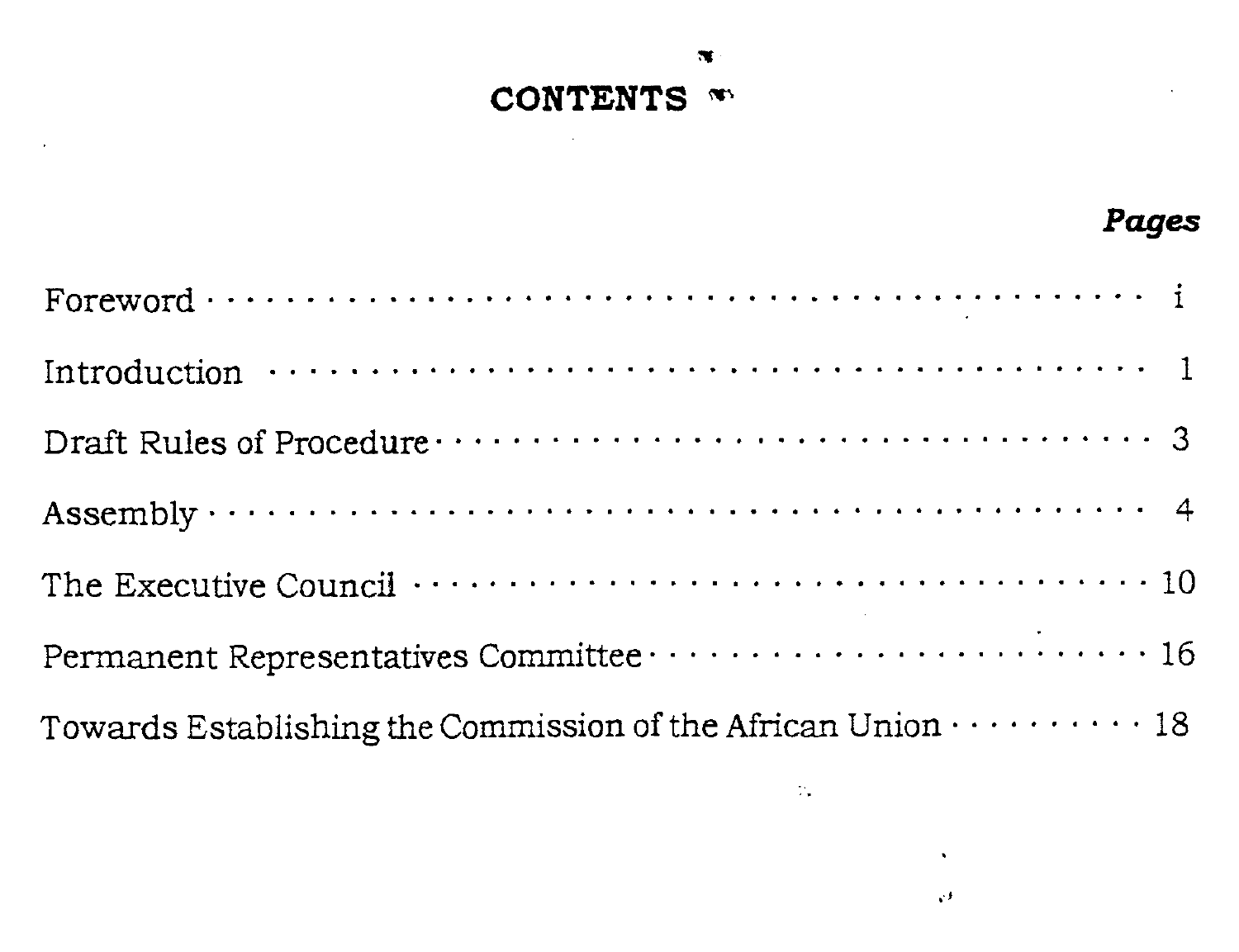1. In its Decision AHG/160 [XXXVII] on the implementation of the Sirte Summit Decision on the African Union, the 37<sup>th</sup> Ordinary Session of the Assembly of Heads of State and Government, held in Lusaka from 9 to 11 July 2001, "mandated the Secretary-General to work with Member States through the Permanent Representatives and experts, the results of whose work should be examined by a representative committee of Ministers to be established for this purpose before final submission to the Council and the Assembly". The Assembly also "mandated the Secretary-General to undertake the necessary consultations with Member States with a view to working out the modalities and guidelines for the launching of the Organs of the African Union, including the preparation of the Draft Rules of Procedure of these Organs and ensuring the effective exercising of their authority and discharging their responsibilities. In undertaking this task, priority should be given to the launching of the key organs, namely: the Assembly, the Executive Council, the Commission and the Permanent Representatives' Committee". As for the commission, the Assembly "mandated the Secretary-General, in consultation with Member States, to submit proposals regarding the structure, functions and powers of the commission".

2. The present document is a contribution of the General Secretariat to the implementation of the Lusaka Summit decision which gives ,priority to the launching of the key Organs of the Union, i.e: the Assembly, the Executive Council, the Commission and the Permanent Representatives' Committee. constitutes the outcome of a reflection engaged within the General Secretariat and which involved a number of officers. In this regard, a brainstorming session presided over by the Secretary General and including the Assistant-Secretaries General, the Directors, the Legal Counsel and other officers was organized on 13 and 14 October 2001 and gave rise to a fruitful debate on the implementation of the Lusaka Summit Decision on the African Union. The discussions were pursued two sub-committees established to that end, led by the Assistant Secretaries General. The two sub-committees prepared draft documents on the four key organs, which have been examined during a second Plenary meeting held on 23 and 24 November 2001 and chaired by the Secretary General. The draft documents have been adopted on 28 November 2001 by the Policy Cabinet composed of the Secretary General and the Assistant-Secretaries General.

3. In elaborating these documents on the Rules of Procedure of the Organs (the Assembly, the Executive council, and the Permanent Representatives Committees) and the Structures, functions and powers of the Commission, the General Secretariat was guided by the provisions of the Constitutive Act and the various decisions of the Assembly of Heads of State and Government, particularly the Lusaka Decision which suggested a gradual approach in the establishment of the Organs of the Union. It was inspired by the same gradual approach when suggesting that the Union should be provided with initial powers, which will be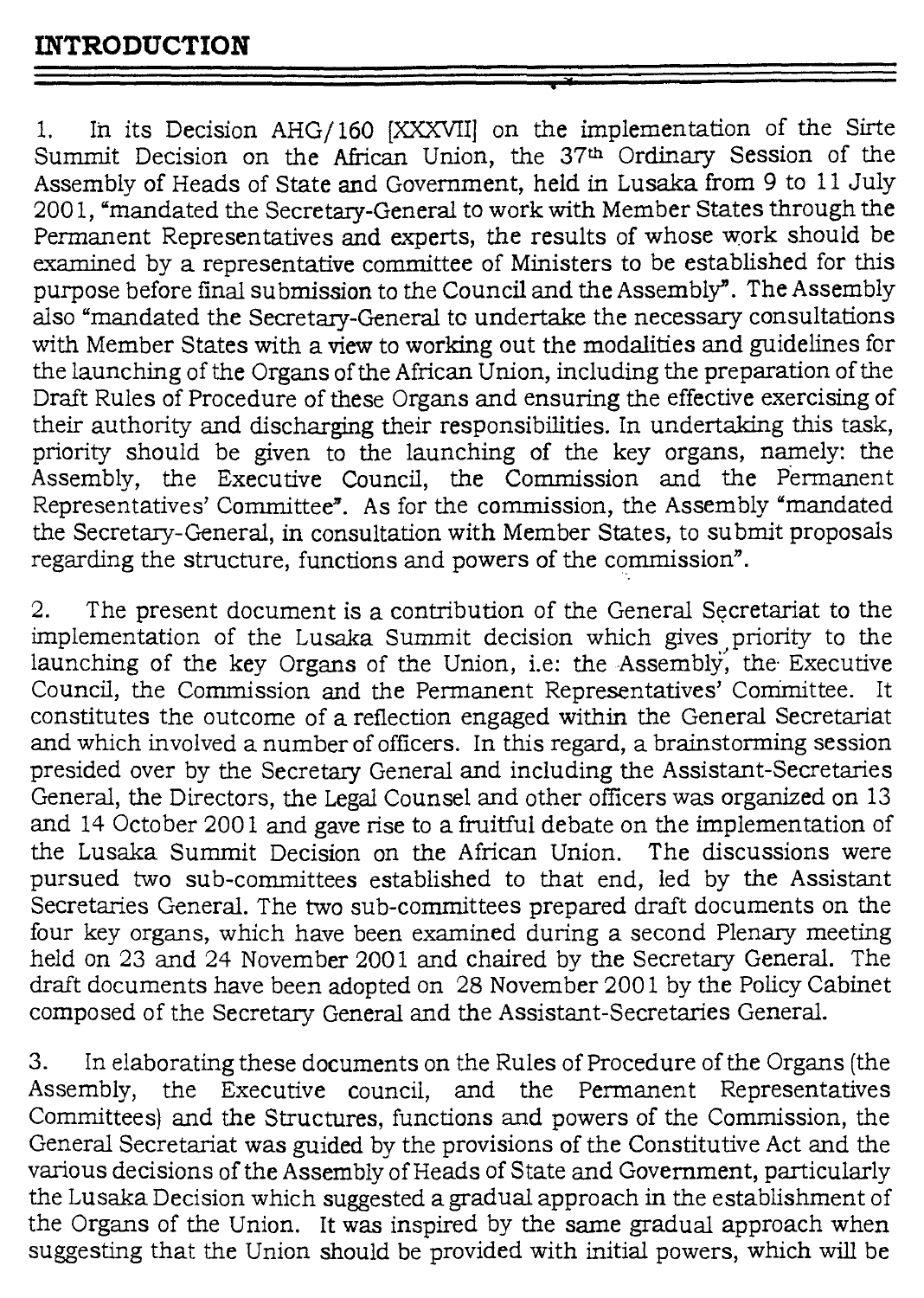exercised by its Organs and the initial structures of its organs being understood that these powers and structures will expanded gradually as the Union gathers momentum and establishing itself. Likewise, it is suggested that, in addition to the functions of General Secretariat of the Union that the Commission is expected to carry out, the latter should be provided with powers to be delegated by the Assembly in a number of areas to be determined. Finally, in making proposals on the size of the Commission and the initial structures that should support it, the Secretariat has taken into account the financial capacity of Member States and the necessity, at the same time, to provide the Commission with adequate human, financial and material resources.

4. In submitting these proposals, the General Secretariat hopes to facilitate the task of the bodies that will consider them in conformity with the Lusaka Summit Decision.

÷.

81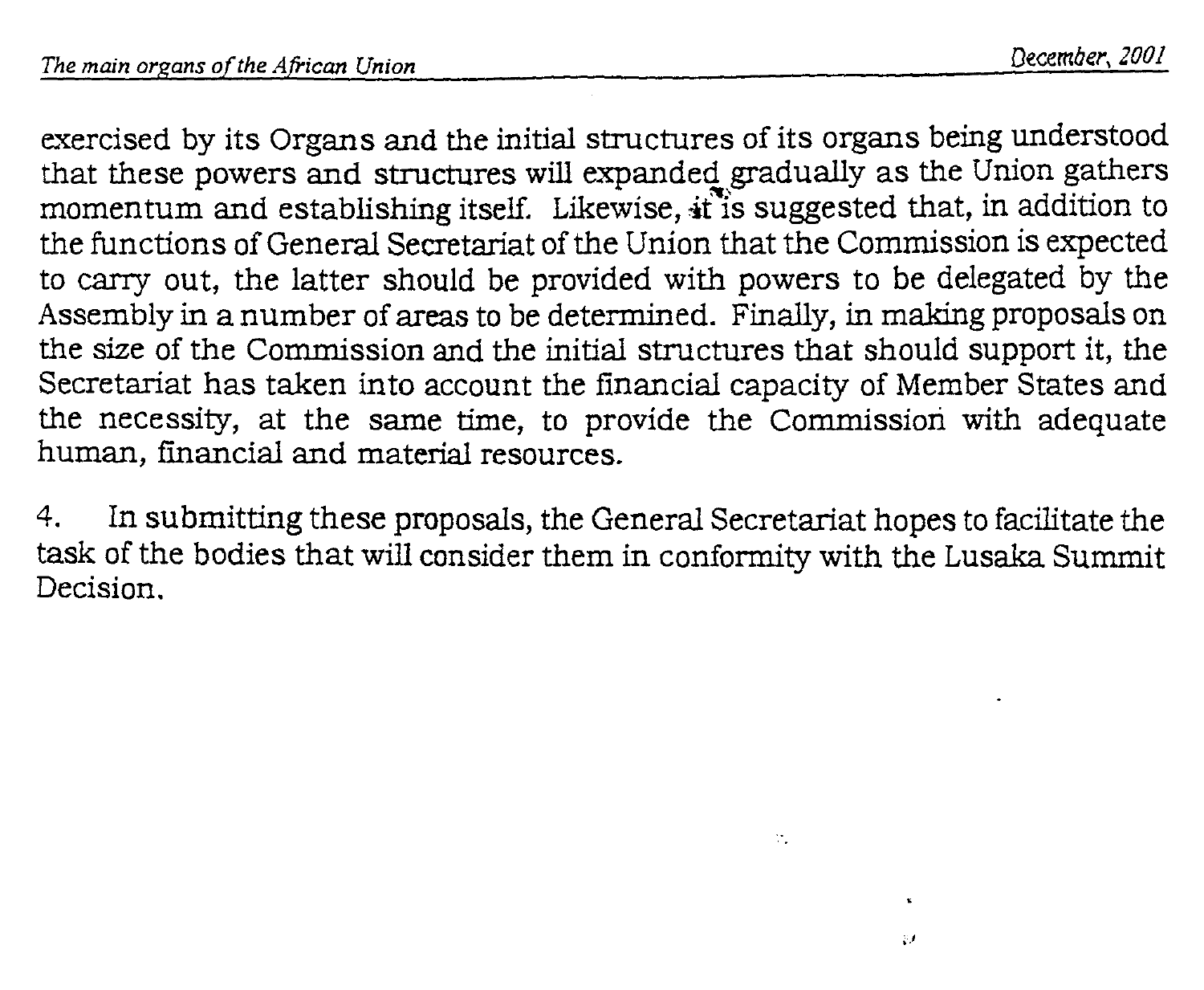J.

### **DRAFT RULES OF PROCEDURE**

- (i) Assembly of Heads of Heads of Statte and Government
- (ii) Executive Council
- (iii) Permanent Representatives Committee

The Rules of Procedure of any organisation should derive from the basic provisions of the text of the legal instrument that set up that organisation. This principle, however, has not been strictly adhered to either in the OAU Charter or in the Constitutive Act of the African Union. In the case of the Constitutive Act of the Union, the powers and functions of the Assembly and the Executive Council are provided for in Articles 9 and 13 respectively. However, the Act is silent on the powers and functions of the Permanent Representatives' Committee. By its very nature, the Constitutive Act cannot and in fact does not spell out in detail the functions, powers and operational modalities of the various organs of the African Union. In view of this situation, and taking into account the special nature of the Act as well as of its fundamental objectives, the proposed Draft Rules of Procedure for the three priority organs listed above are designed to facilitate the efficient functioning of these organs, enhance their effectiveness and cover certain inadequacies in the Constitutive Act of the Union.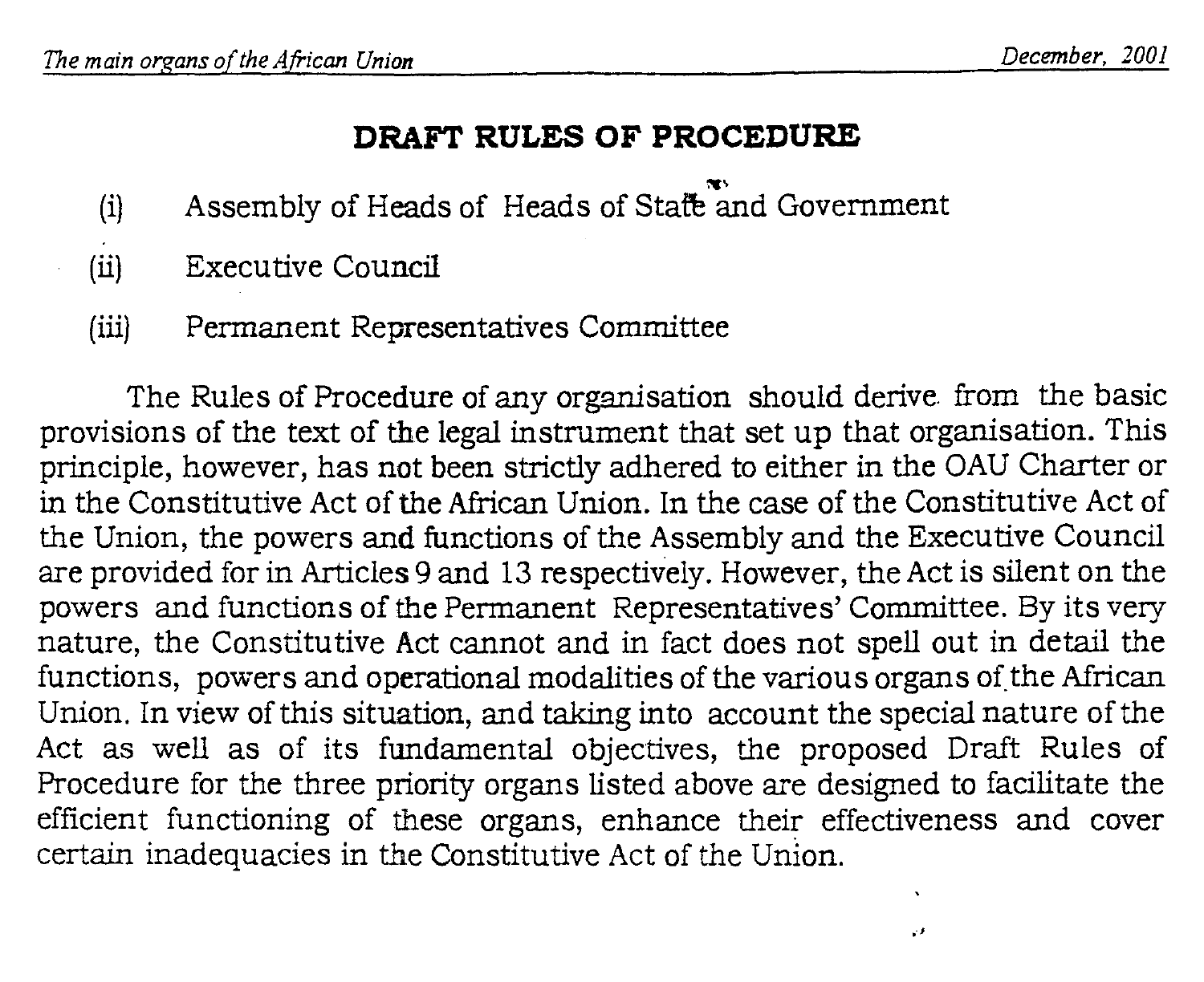# **ASSEMBLY**

# **Composition**  $\mathbf{x}^{\mathbf{w}^t}$

The Assembly shall be composed of Heads of State and Government or their duly accredited representatives.

### **Powers**

- 1. The Assembly shall
	- (a) be the Supreme Organ of the Union ;
	- (b) adopt its own Rules of Procedure ;
	- (c) decide at its ordinary session on the venue of its next meeting ;
	- (d) elect its Chairman and the other Members of the Bureau for a period of one year, through consultations between Member States;
	- (e) determine the common policies of the Union ;
	- (I) facilitate the progressive polling sovereignty of Member States to be exercised by the Commission in the interest of the Union;
	- (g) determine the areas in which Member States can entrust the Union with the responsibility of promoting their collective interests;
	- (h) receive, consider, take decisions on and endorse reports and recommendations from the other Organs of the Union ;
	- (i) consider requests for membership of the Union ;
	- (j) establish any organ of the Union ;
	- (k) approve the budget of the Union ;
	- (1) give directives to the Executive Council or the Commission on such situations as conflict prevention, management and resolution, war, acts of terrorism, restoration of peace, economic and social development and integration and other emergency situations ;
	- (m) appoint the judges of the Court of Justice ;
	- (n) impose sanctions against any defaulting Member State in such areas, as non-payment of assessed contributions, massive violation of human rights and violation of the principles enshrined in the Constitutive Act ;
	- (o) authorise its Chairman to convene a Meeting of the Bureau on behsifof the Assembly, to deal with emergency situations on the continent;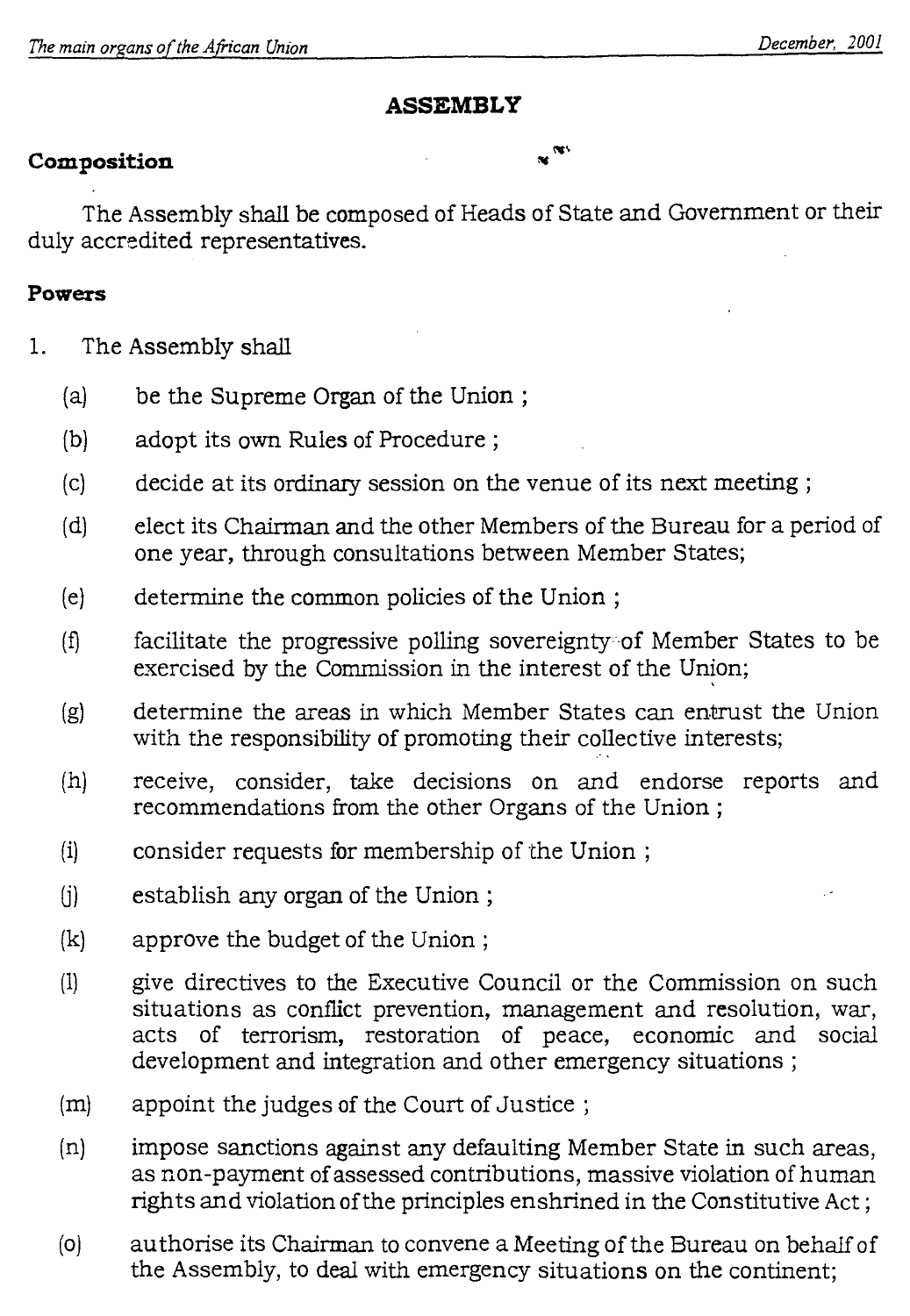- (p) authorise the Union to intervene in a Member State in the event of grave situations such as war crimes, genocide, crimes against humanity ;
- (q) appoint the Chairman of the Commission and his or her Deputy or Deputies and the commissioners; they shall be appointed for a four (4) year term, renewable only once;
- (r) have the power to suspend or remove from office, before the end of their term, the Chairman, his/her Deputy /Deputies and Commissioners as well as the judges of the Court of Justice on such grounds as gross incompetence or serious misconduct incompatible with their status or likely to tarnish the image and credibility of the Union ;
- (s) endorse all appointments made by the Executive Council.
- (t) have the power to amend the Constitutive Act of the Union, following the laid down procedures;
- (u) have the power to interpret the Constitutive Act, pending the establishment of the African Court of Justice.

2. The Assembly may delegate any of its powers and functions to any Organ of the Union.

3. The Chairman of the Commission, his or her Deputy/Deputies and the Commissioners will be a critical element in the efficient and effective functioning of the African Union. To this end, therefore, it is imperative that the Rules of Procedures should provide for an appointment process that ensures that the best people are appointed to these key posts. Consequently, it is recommended that:

- (a) In the election of the Chairman of the Commission his or her Deputy/Deputies and Commissions consideration shall first and foremost be given to the competence and merit of the candidate, who shall be eligible for re-election once.
- (b) Nominations for the Office of the Chairman of the Commission his or her Deputy/Deputies and commissioners shall be circulated to Member States at least three months before the election.
- (c) The Assembly shall appoint the Chairman /Vice Chairman and Commissioners of the Union by secret vote and two-thirds majority of Member States. Where there are more than two candidates, and no candidate secures the required two-thirds majority after three consecutive ballots, the candidate who scores the least vote will withdraw while the candidate who secures the highest votes at the fourth ballot will be declared the winner. this rule is subject to the following conditions: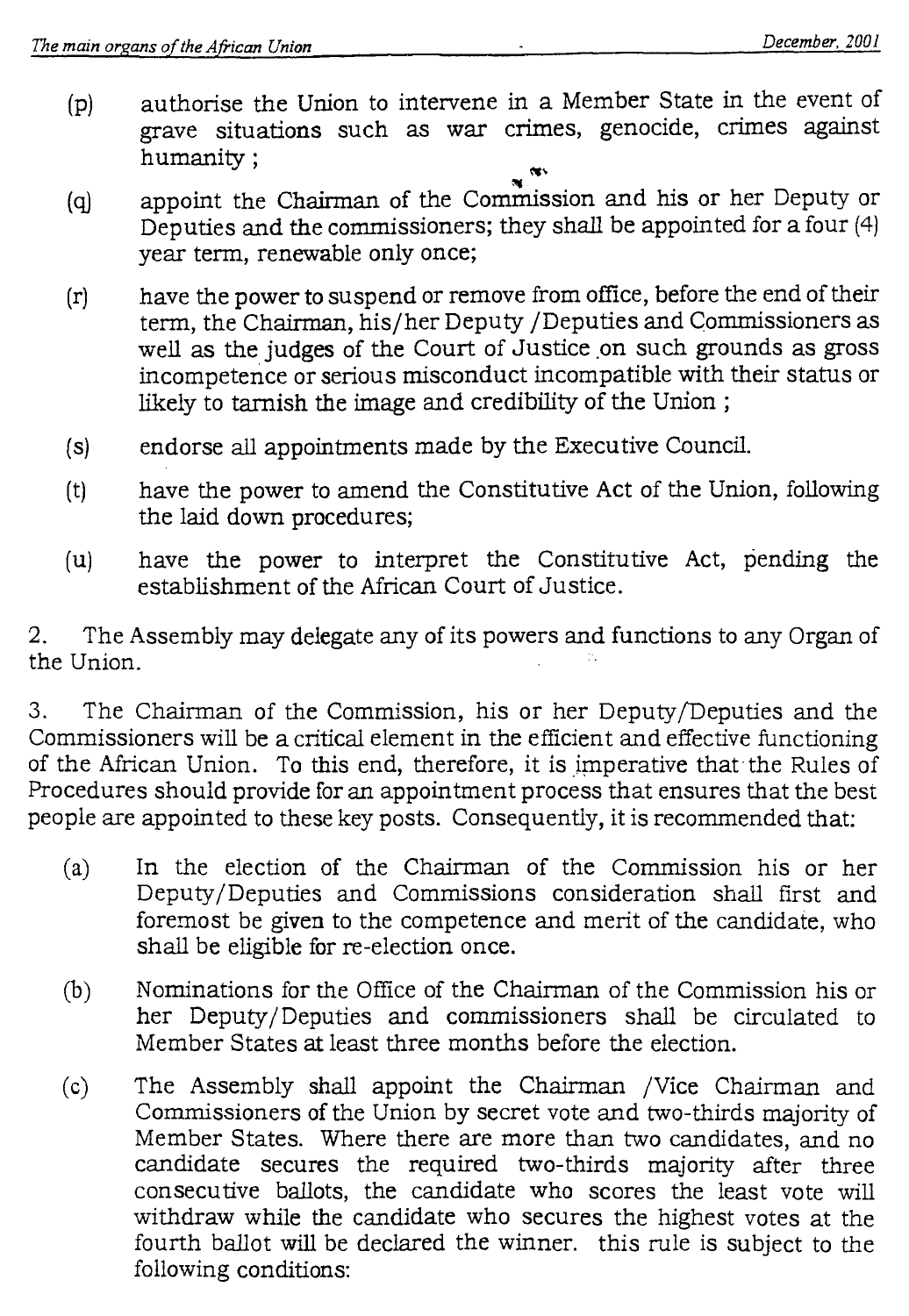- (ii) where there are only two candidates, and none of them secures the required two-thirds of the vote of members, the candidate with the least votes will withdraw after the third ballet. Balloting will continue for the remaining candidate until he/ she secures the required two-thirds of the votes of members. However, should he/she fail to secure the required votes after three rounds of balloting, elections will be postponed for one year to allow for new candidates;
- where there is only one candidate, and he/she fails to secure  $(ii)$ two-thirds of the votes of members after the third ballot, balloting will cease after the third ballot and the election postponed for one year to allow for new candidates.

# **Functions**

The Assembly shall:

1. harmonise and co-ordinate all activities and initiatives of the Union;

2. monitor the implementation of policies and decisions of the Union and ensure compliance by all Member States, individually and collectively;

3. cooperate with Africa's development partners so that all activities and initiatives, regarding Africa are in line with the objectives of the Union.

# **Election of the Bureau**

The Assembly shall elect the Chairman and the members of the Bureau after consultations between the Member States. Their term of Office shall be for one year.

# **Sessions**

The Assembly shall:

1. meet at least once a year in ordinary session. At the request of any Member State and on approval by *a two-thirds majority* of Member States, the Assembly shall meet in Extraordinary Session:

2. decide at its ordinary session the venue of its next session by simple majority;

3. convene for 2 full working days;

4. authorise the Current Chairman in consultation with the Chairman of the Commission to convene emergency Sessions of the Bureau on behalf of the Assembly to deal with emergency situations with a view to taking decisions and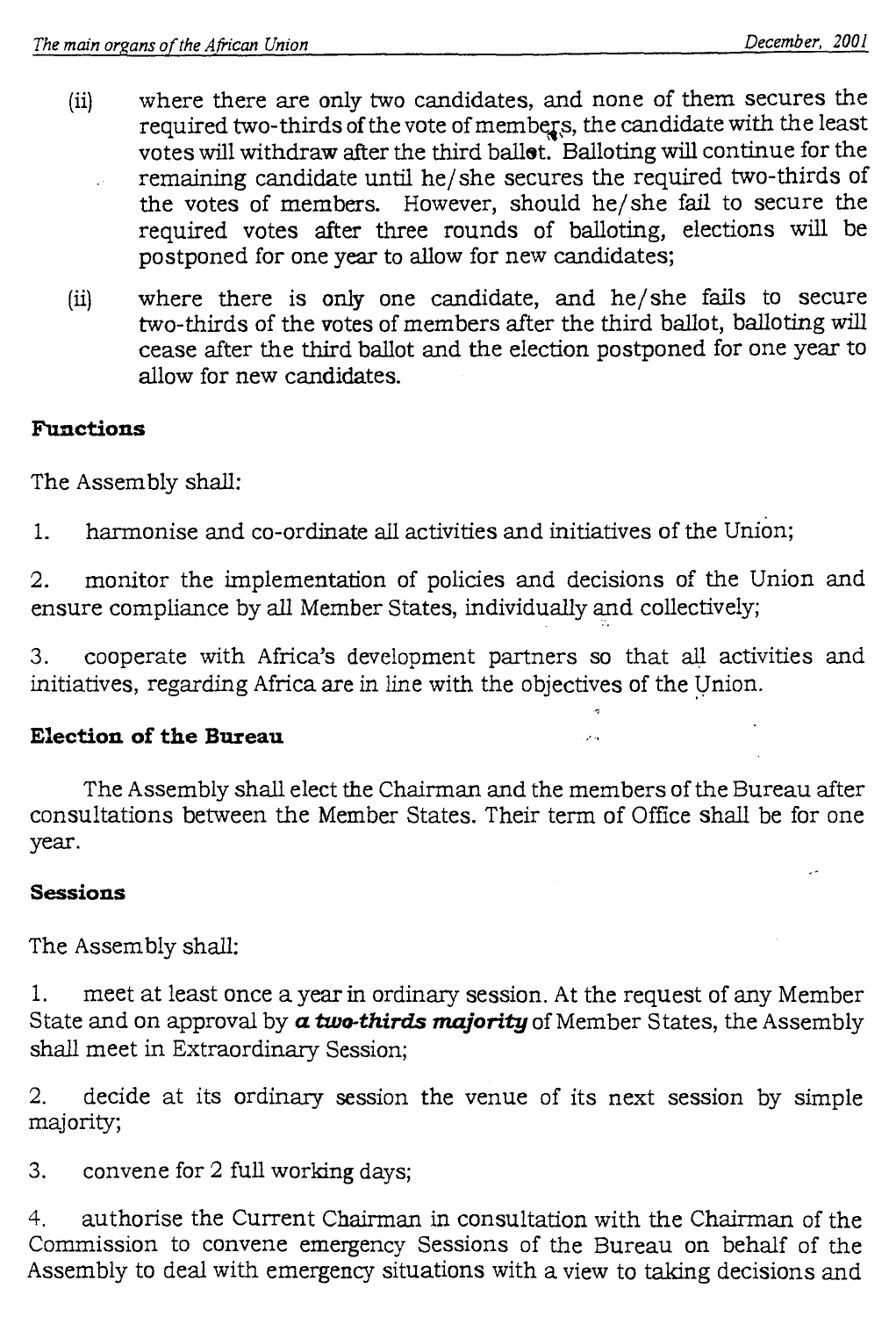actions. Such meetings shall be attended by Heads of State and Government. These Meetings shall be open to other Members of the Union.

5. With the exception of the opening and closing sessions, hold all its meetings in private; the Assembly, however, may decide by simple majority whether any of its meetings shall be public.

6. The Bureau shall be composed of 12 members, on the basis of proportional representation of regions.

7. Two-thirds of the total membership of the Union shall form a quorum.

# **Agenda**

1. The Assembly shall, based on the recommendations made by the Executive Council, adopt a limited and focused agenda, requiring its highest attention and decision, .

2. The Agenda shall be distributed to all the Member States at least one month before the meeting of the Assembly.

3. The opening ceremony shall be short and limited to statements by the President of the Host Country, the Chairman of the Commission, the outgoing Chairman and the Secretary General of the United Nations or his representative.

4. There shall be no general statements during the deliberations of the Assembly at its closed session.

5. The agenda of an extra-ordinary session shall be communicated by the Chairman of the Commission at least ten days before the opening of the extra-ordinary session. It shall comprise only items submitted for consideration in the request for convening the extra-ordinary session.

6. "Any Other Business" shall be for information purposes only and shall not be the subject of debate or decision.

# **Participation**

The Chief Executives of the Regional Economic Communities and the Heads of the principal Organs of the Union shall be invited to participate in the closed sessions of the Assembly. The Representatives may take the floor, when necessary, on issues of concern during the deliberations on the Agenda items.

### **Decisions**

1. The Assembly shall adopt its decisions by consensus or, failing which, by a two-thirds majority of the Member States. However, procedural matters,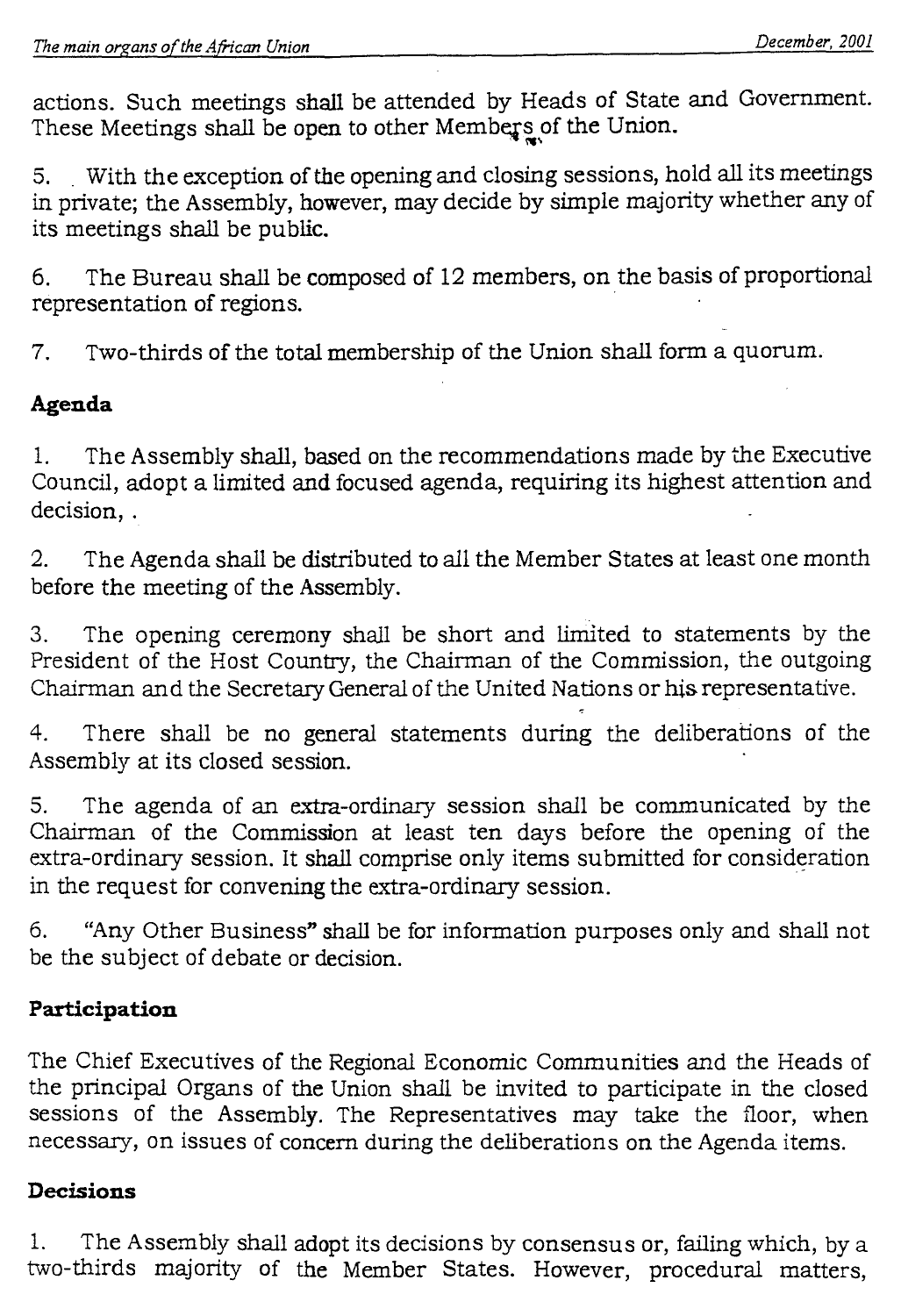including the question of whether a matter is one of procedure or not, shall be decided by a simple majority.

 $\mathbf{w}^{\mathbf{u}\mathbf{v}}$ 

2. The voting shall be by secret ballot.

3. Each Member State shall have one vote.

4. All resolutions and decisions shall be determined by a two-thirds majority of the members of the Union.

5. After the debate has been closed, the Chairman shall immediately put to the vote the resolution with all amendments. The vote shall not be interrupted except on a point of order related to the manner in which the vote is taking place.

6. When an amendment is moved to a proposal, the amendment shall be voted on first. When two or more amendments are moved to a proposal, the Assembly shall first vote on the amendment furthest removed in substance from the original proposal and then on the amendment next furthest removed therefrom, and so on, until all amendments have been put to the vote. If one or several amendments are adopted, the amended proposal is then put to the vote. If no amendments are adopted, the proposal shall be put to the vote in its original form. A proposal is considered as an amendment to a text if it adds or removes parts therefrom or modifies it.

7. Parts of a proposal, resolution or a motion shall be voted on. separately when so requested. If this is done, the text resulting from the series of votes shall be put to the vote as a whole. If all operative parts of a proposed resolution or motion have been rejected, the proposal shall be considered to have been rejected as a whole.

8. Votes will be taken by raising the hand, but any members may request a roll-call vote which shall be taken in the alphabetical order of the names of the Member States beginning with the state whose name is drawn by lot by the Chairman. After the vote any member may request the sue of the floor to explain his vote.

9. There shall be a secret vote for elections, and also in such special circumstances as the Assembly may determine by simple majority.

10. Failure to comply with the decisions of the Assembly will attract sanctions in accordance with Article 23 of the Constitutive Act.

# **Declarations and Resolutions**

The Assembly may also adopt resolutions and/or declarations on issues of common interest to Member States.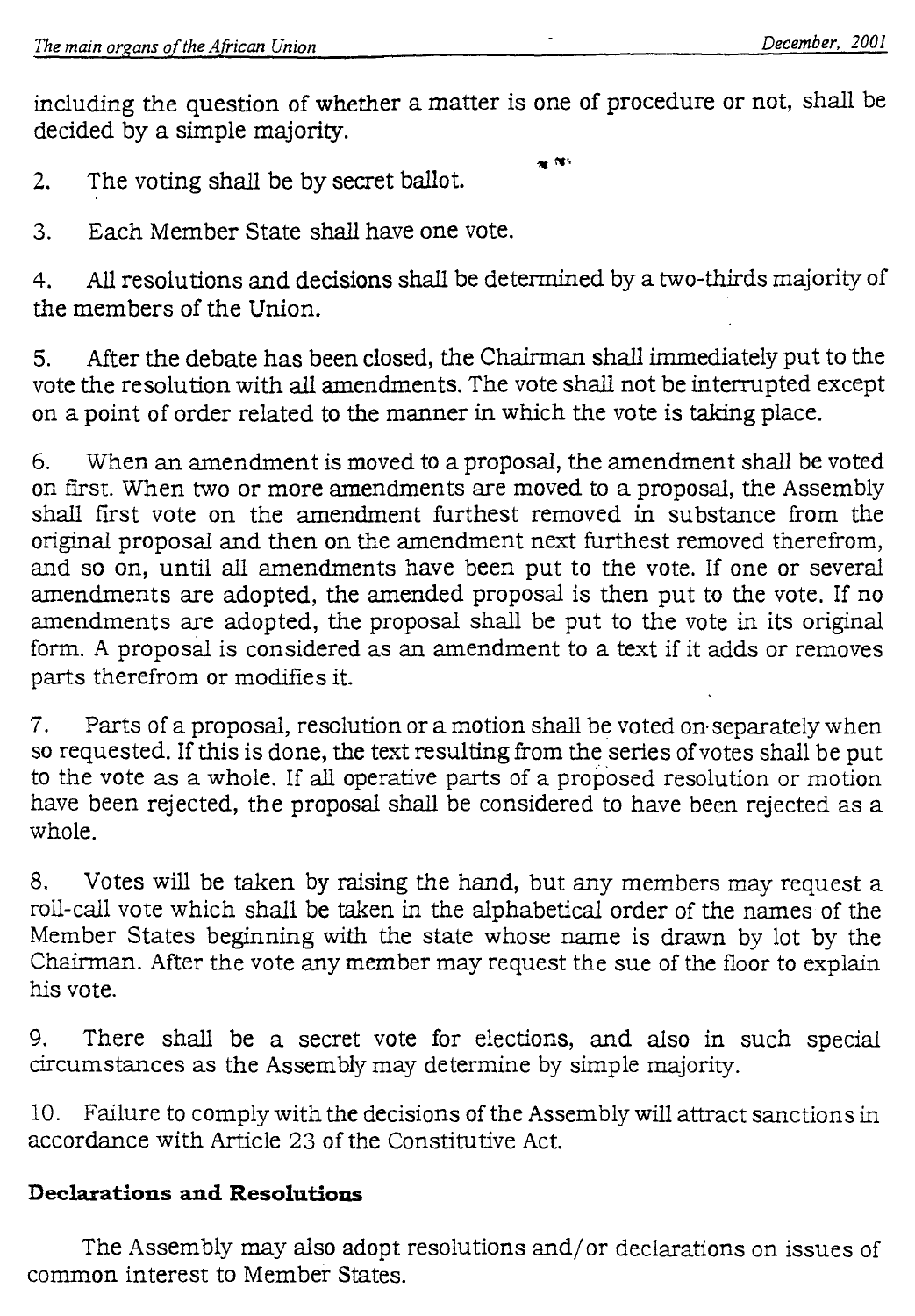# **Debate**

1. The use of the floor shall be granted by the Chairman in the order in which it has been requested.

2. Proposed decisions, declarations, motions, or amendments shall be presented in writing to the Secretary General who shall give copies to members of the Assembly. However, the Assembly may authorise the discussion of a proposal not previously distributed.

3. A motion or a proposed resolution may be withdrawn by the original mover prior to its being submitted to the vote. Any member may reintroduce a motion or proposed resolution that has been withdrawn.

4. During the debate, a member may raise a point of order and the point of order shall immediately be decided by the Chairman, in accordance with the Rules of Procedure. If a member appeals against the decision, the appeal shall immediately be submitted to the vote.

5. During the course of a debate the Chairman may announce the list of speakers and, with the consent of the Assembly, declare the list closed. The Chairman may, however, accord the right of reply to any member, if, in his opinion, a speech delivered after he has declared the list closed makes this desirable.

6. When a matter has been sufficiently discussed a member may move the closure of the debate. Two members may briefly speak in favour and two against such motion after which the motion shall be immediately put to the vote.

7. During the discussion of any matter, a member may move the adjournment of the debate on the item under discussion. In addition to the proposer of the motion, one member may speak in favour and one against the motion after which the motion shall be immediately put to the vote.

# **Working Languages**

The working languages of the Organisation and all its institutions shall be, if possible, African languages, French, English, Arabic and Portuguese;

# **Amendments**

These Rules of Procedure may be amended by the Assembly by a two-thirds majority.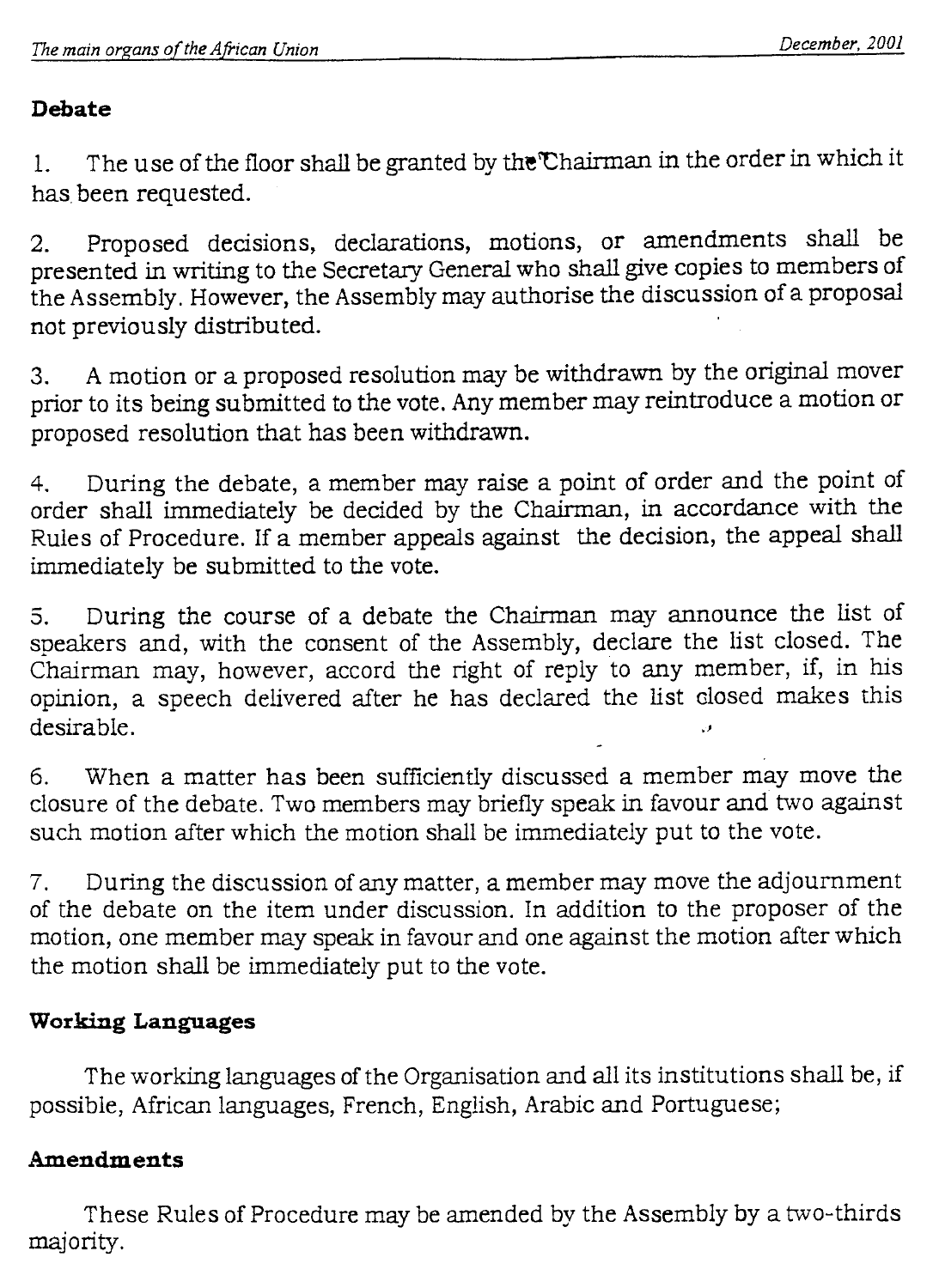$\cdot$ 

### **THE EXECUTIVE COUNCIL**

 $\mathbf{x}^{\mathbf{w}}$ 

### **Composition**

The Executive Council shall be composed of the Ministers of Foreign Affairs or such other Ministers or Authorities as are designated by the Governments of Member States.

### **Powers**

- 1. The Executive Council shall:
	- (a) coordinate and harmonise policies in areas of common interest to Member States;
	- (b) consider issues referred to it by the Assembly and/or the Permanent Representatives Committee and/or the Commission;
	- (c) have the power to refer issues to the Permanent Representatives Committee or the Commission or the Specialised Technical Committees;
	- (d) consider and submit the Programme Budget of the Union;
	- (e) adopt its own Rules of Procedure;
	- $(f)$  decide on the dates and venue of its sessions:
	- (g) elect its Chairperson and the other Members of its Bureau;
	- (h) receive, consider, take decisions on reports and recommendations from the other Organs of the Union;
	- (f) set up Commissions, Committees and Organs of the Union and appoint officials of such bodies;
	- (i) endorse the Reports, Decisions, Projects and Programmes of the Specialised Technical Committees;
	- (k) consider and adopt the Reports of the Chairman of the Commission;
	- (1) approve the Rules of Procedure of the Specialised Technical Committees;
	- (m) approve the Staff Rules and Regulations and the Financial Rules and Regulations of the Commission;
	- (n) approve the Headquarters Agreements as well as the Host Agreements of the Representations of the Union and the Organs of the Union ;
	- (o) approve the structures of the Commission and transmit them to the Assembly.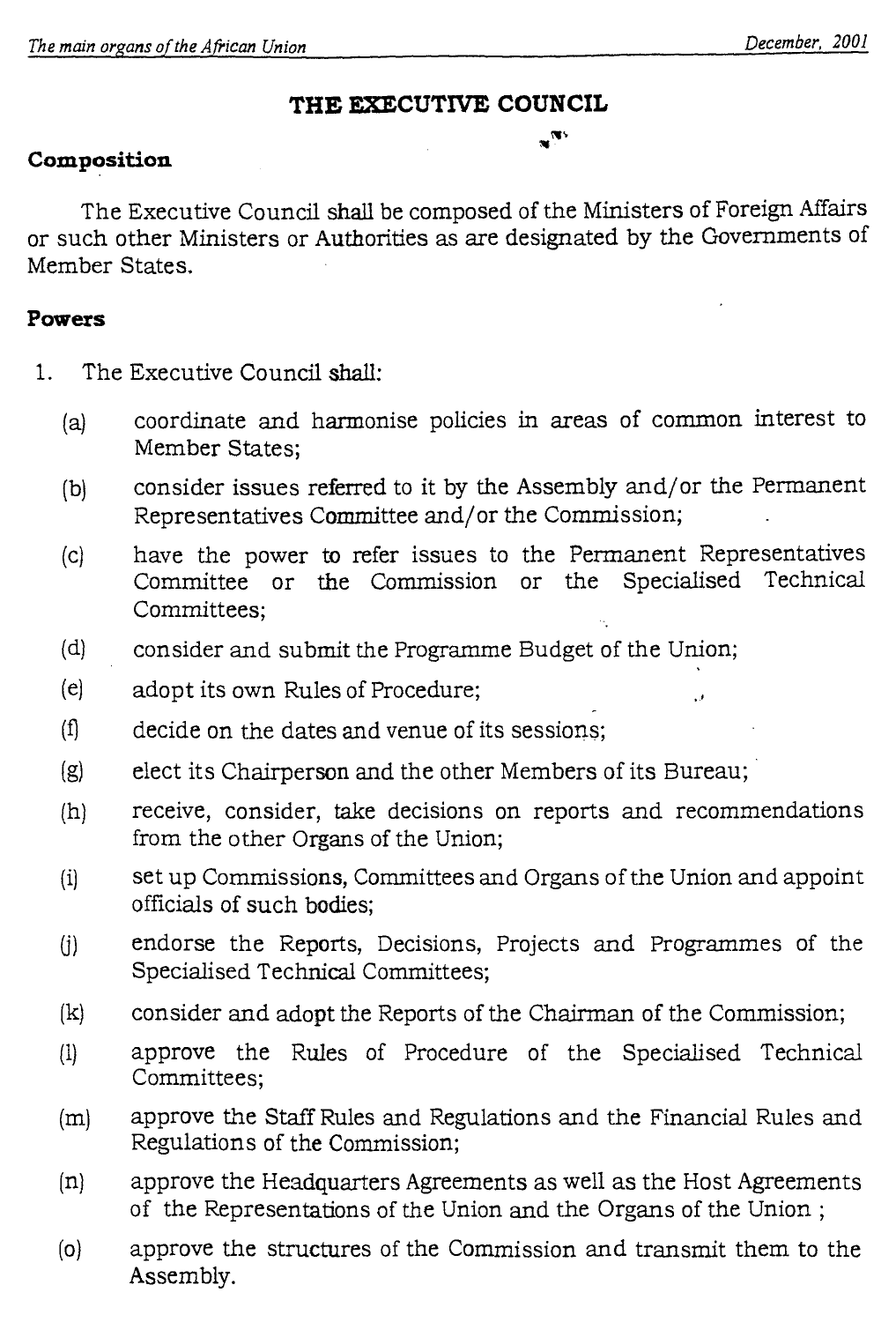2. The Executive Council may delegate any of its powers and functions to the Specialised Technical Committees and/or to the Permanent Representatives Committee or the Commission.

# **Functions**

The Executive Council shall:

- (a) be accountable to the Assembly;
- (b) prepare the Agenda of the Assembly;
- (c) determine the issues to be referred to the Assembly for decision;
- (d) coordinate the activities and initiatives of the Union;
- (e) approve the Protocol on Relations between the Union and the Regional Economic Communities and coordinate the activities of the RECs with a view to attaining the objectives of the Union;
- (f) promote cooperation and coordination with the UNECA and the ADB<br>and other African institutions to facilitate convergence and and other African institutions to facilitate convergence complementarity of programmes and projects of the Union;
- (g) monitor the implementation of the policies and decisions adopted by the Assembly;
- (h) cooperate with Africa's partners so that all activities and initiatives regarding Africa are in line with the objectives of the Union.

# **Bureau**

The Executive Council shall elect its own Chairman and members of the Bureau (1 Chairman + 3 Vice-chairmen + 1 Rapporteur) on a Regional rotational basis, after consultations between the Member States, for a period of one( 1) year.

# **Sessions**

The Executive Council shall:

1. meet at least for two ordinary sessions per year, one of which shall precede the session of the Assembly;

2. meet for three (3) full days;

3. meet in Extraordinary Session at the request of a Member State and after agreement by two-thirds of Members;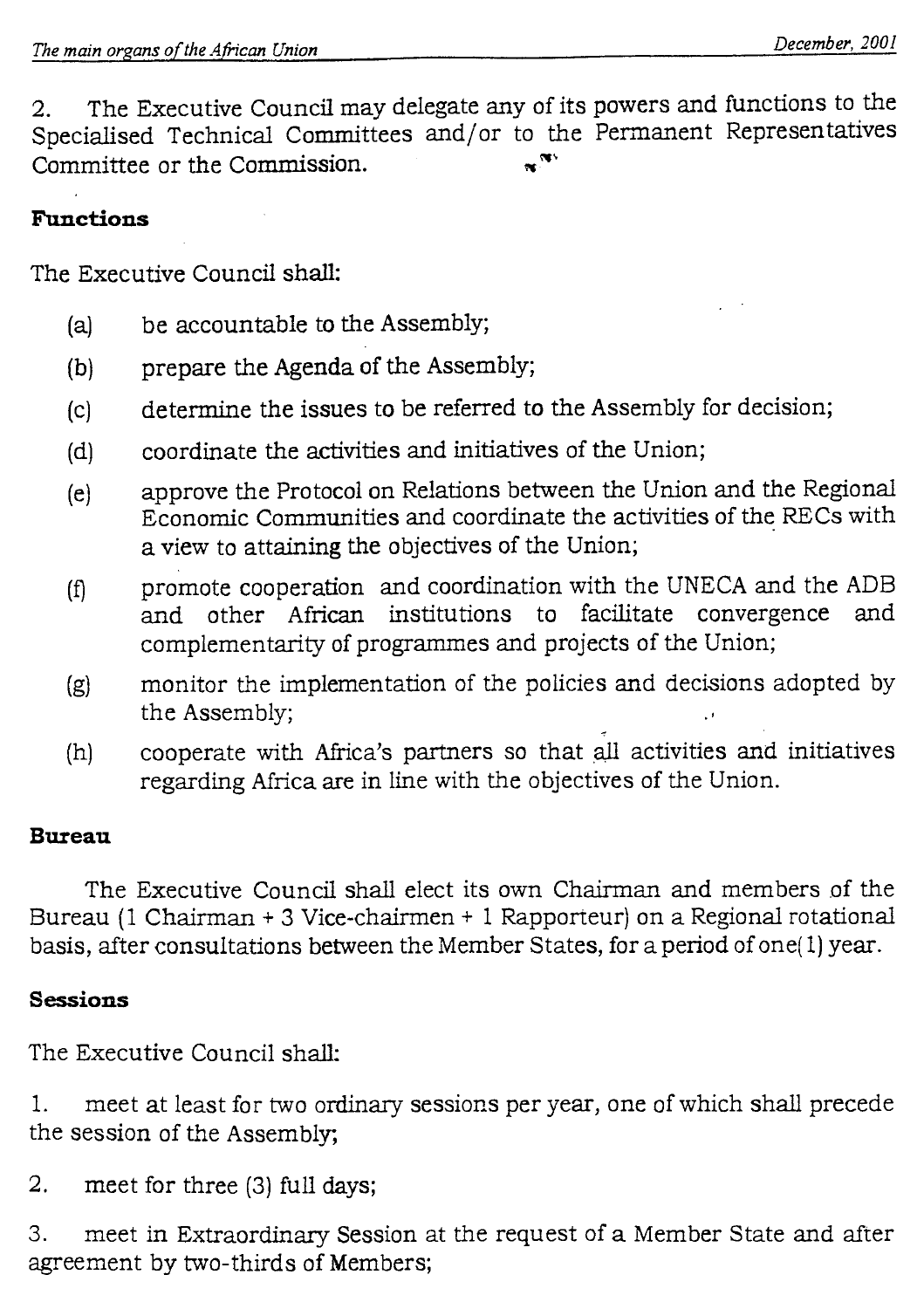4. two-thirds of the membership of the Union shall form a quorum at any meeting of the Executive Council.  $\blacksquare$ 

# **Agenda**

1. The Executive Council shall adopt its agenda, prepared and submitted to it by the Commission in conjunction with the Permanent Representatives Committee.

2. The Agenda shall be communicated to the Member States at least one month before the opening of the Ordinary Session.

3. The Agenda of an Extraordinary Session shall comprise only specific items submitted for consideration in the request for convening the Extraordinary Session.

4. " Any Other Business' shall be for information purposes only and shall not be the subject of debate or decision.

# **Participation**

The Chief Executives of the Regional Economic Communities, and the Heads of the different Organs of the Union shall be invited to participate in the closed sessions of the Executive Council. They shall take the floor on issues of concern during the deliberations of the Agenda items.

# **Decisions, Declarations, Resolutions and Motions**

The Executive Council shall adopt Decisions.The Decisions shall be signed by the Chairman and published in the Official Journal of the Union. The Executive Council may also adopt Declarations,Resolutions and / or Motions on issues of common interest to Member States. Proposed Decisions,Motions or amendments shall be presented in writing to the Chairman of the Commission who shall circulate copies to Member States. However, the Council may, in exceptional circumstances, authorise the discussions of a proposal not previously distributed. Proposed Decisions and Motions shall be examined in the order of their submission.

A Motion or proposed Decision may be withdrawn by the original mover prior to its being submitted to the vote. Any Member State may reintroduce a Motion or proposed Decision that has been withdrawn.

# **Public and Private Meetings**

All meetings of the Council shall be held in private.However,the Council may decide by simple majority whether any of its meetings shall be public.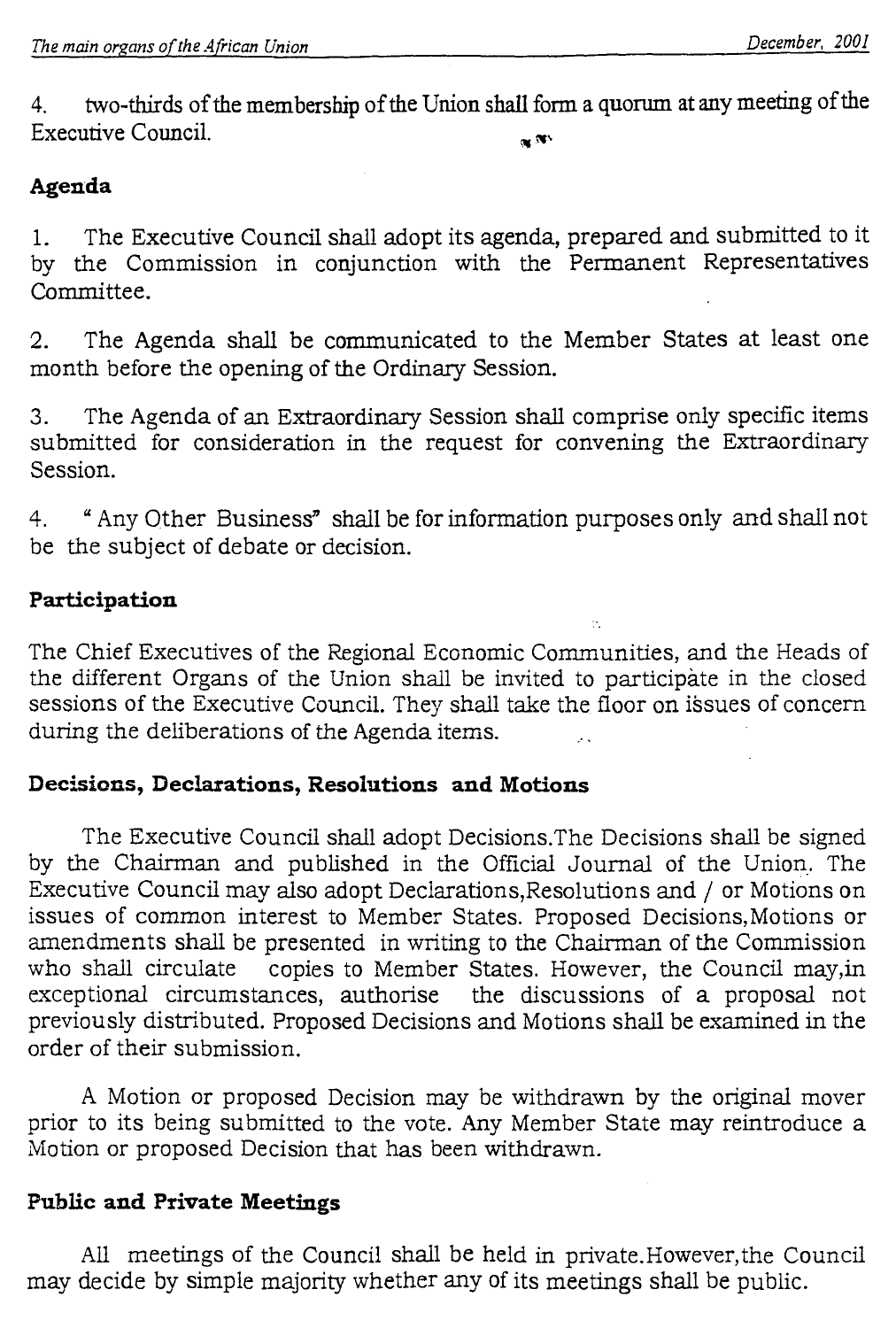# **Working Languages**

The working languages of the Council and all its organs and institutions shall be, if possible, African languages, French, English, Arabic and Portuguese. It may decide that some of the meetings of the organs and institutions shall use only two working languages - English and French.

# **Vacancy or Absence**

In case of vacancy or absence of the Chairman, one of the Deputy-Chairmen shall act in his place.

### **Debate**

The Chairman opens and closes the meetings, submits for approval the records of the meetings, directs the debates, grants the use of the floor, submits to a vote matters under discussion, announces the results of votes, rules on points of order in accordance with the Rules of Procedure.

No Member State shall have the floor without the consent of the Chairman. The Chairman shall grant the use of the floor in the order in which it has been requested. He can call to order any Member State when his statement is not relevant to the matter under discussion.

# **Points of Order**

During the debate, a representative may raise a point of order and the point of order shall be immediately decided by the Chairman in accordance with the Rules of Procedure. A representative may appeal against the ruling of the Chairman. The appeal shall be immediately put to the vote and decided by simple majority.

A representative may not, in raising a point of order, speak on the substance of the matter under discussion.

# **Time Limit**

The Council may limit the time allowed to each speaker on any question. On procedural questions, the Chairman shall limit each intervention to a maximum of five minutes. When debate is limited and a representative exceeds his allotted time, the Chairman shall call him to order without delay.

# **Closure of Debate**

When a matter has been sufficiently discussed any representative may move the closure of the debate. Two representatives may speak in favour of the motion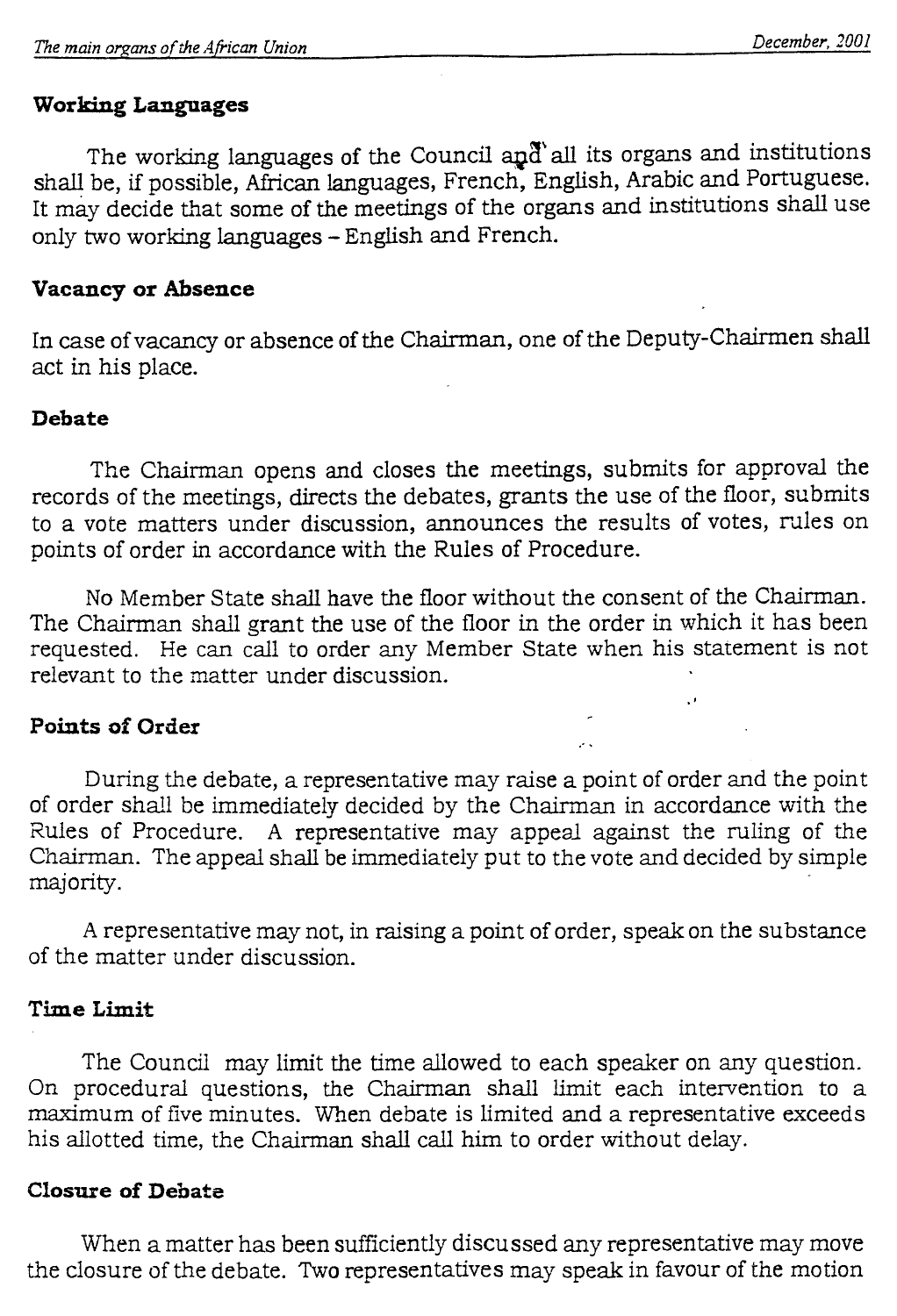and two against the motion, after which the motion shall be considered approved if it has a simple majority in its favour. When the debate on an item is concluded because there are no other speakers, the Chairman shall declare the debate closed.

# **Adjournment of Debate**

During the discussion of any matter, a representative may move the adjournment of the debate on the item under discussion. In addition to the proposer of the motion, one representative may speak in favour and one against the motion after which the motion shall be immediately put to the vote.

# **Suspension or Adjournment of the Meeting**

During the discussion of any matter, a representative may move the suspension or adjournment of the meeting. No discussion on such motions shall be permitted, and they shall be immediately put to the vote.

# **Order of Procedural Motions**

Subject to Rule .. Points of Order, the following motions shall have Precedence in the following order over all other proposals or motions before the meeting:

- (i) to suspend the meeting;
- (ii) to adjourn the meeting;
- (iii) to adjourn the debate on the item under discussion;
- (iv) for the closure of the debate on the item under discussion.

# **Voting Rights**

Each Member State shall have one vote.

# **Majority Required**

All decisions shall be determined by simple majority of the members of the Executive Council .

### **Vote on Decisions**

After the debate has been closed the Chairman shall immediately put to the vote decisions with all amendments. The vote shall not be interrupted except on a Point of Order related to the manner in which the vote is taking place.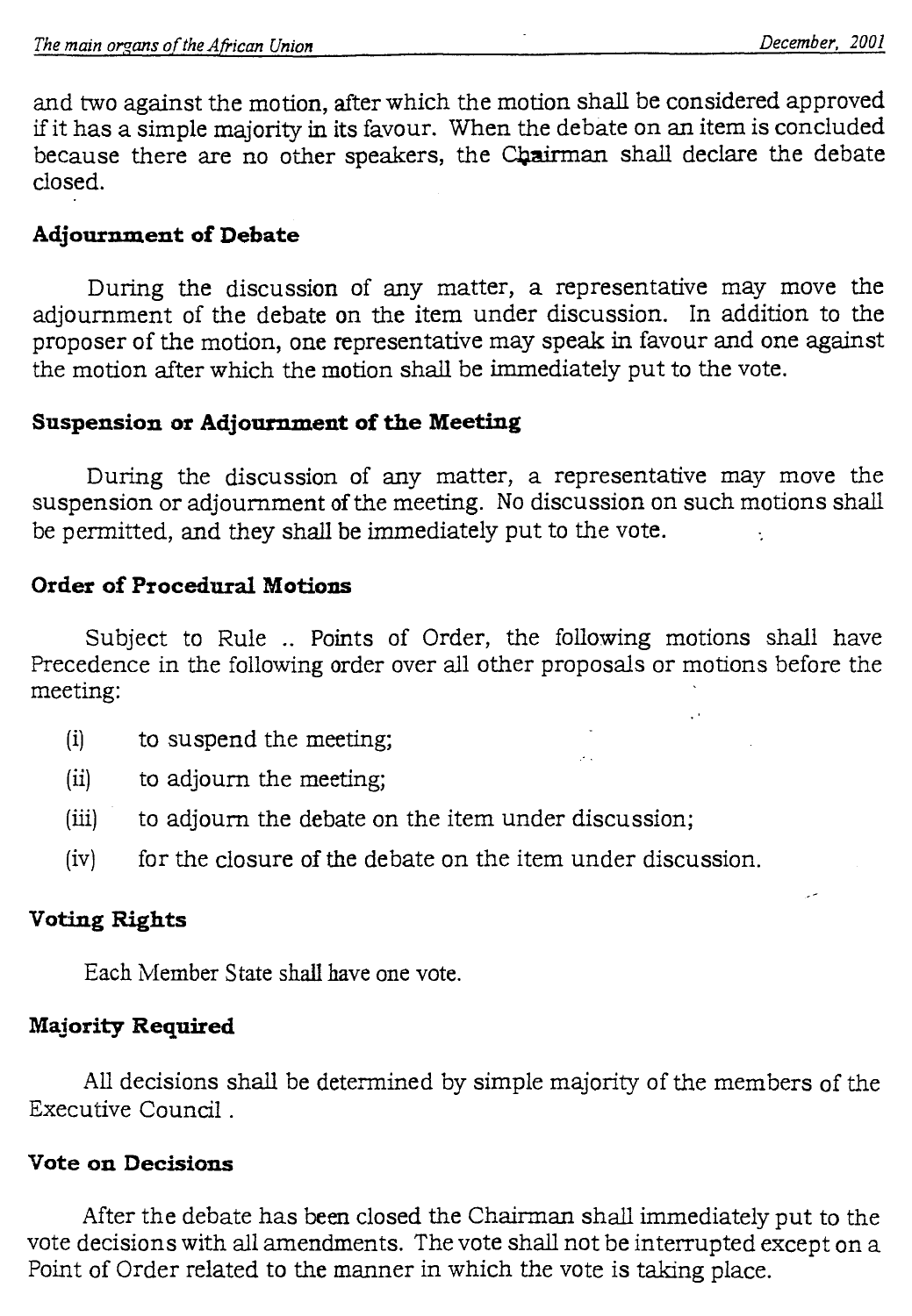#### **Vote on Amendments**

When an amendment is moved to a proposal, the amendment shall be voted on first. When two or more amendments are moved to a proposal, the Council shall first vote on the amendment furthest removed in substance from the original proposal and then on the amendment next furthest removed therefrom, and so on, until all the amendments have been put to the vote. If one or several amendments are adopted, the amended proposal is then put to the vote. If no amendments are adopted, the proposal shall be put to the vote in its original form. A proposal is considered as an amendment to a text if it adds or removes parts therefrom or modifies it.

#### **Vote on Separate Parts of a Proposal**

Part of a proposal, resolution or a motion shall be voted on separately, when so requested. If this is done, the text resulting from a series of votes shall be put to the vote as a whole. If alloperative parts of a proposed resolution or motion have been rejected, the proposal shall be considered to have been rejected as a whole.

#### **Method of Voting and Explanation of Vote**

Votes will be taken by raising the hand, but any representative may request a roll-call vote which shall be taken in the alphabetical order of the names of the members beginning with the State whose name is drawn by lot by the Chairman. After a vote any representative may request the use of the floor to explain his vote.

There shall be a secret vote for elections and also in such special circumstances as the Council may determine by simple majority.

In the event of equality of votes in issues other than elections, the proposal is deemed to be rejected.Amendments

These Rules of Procedure may be amended by the Council by a two-thirds majority.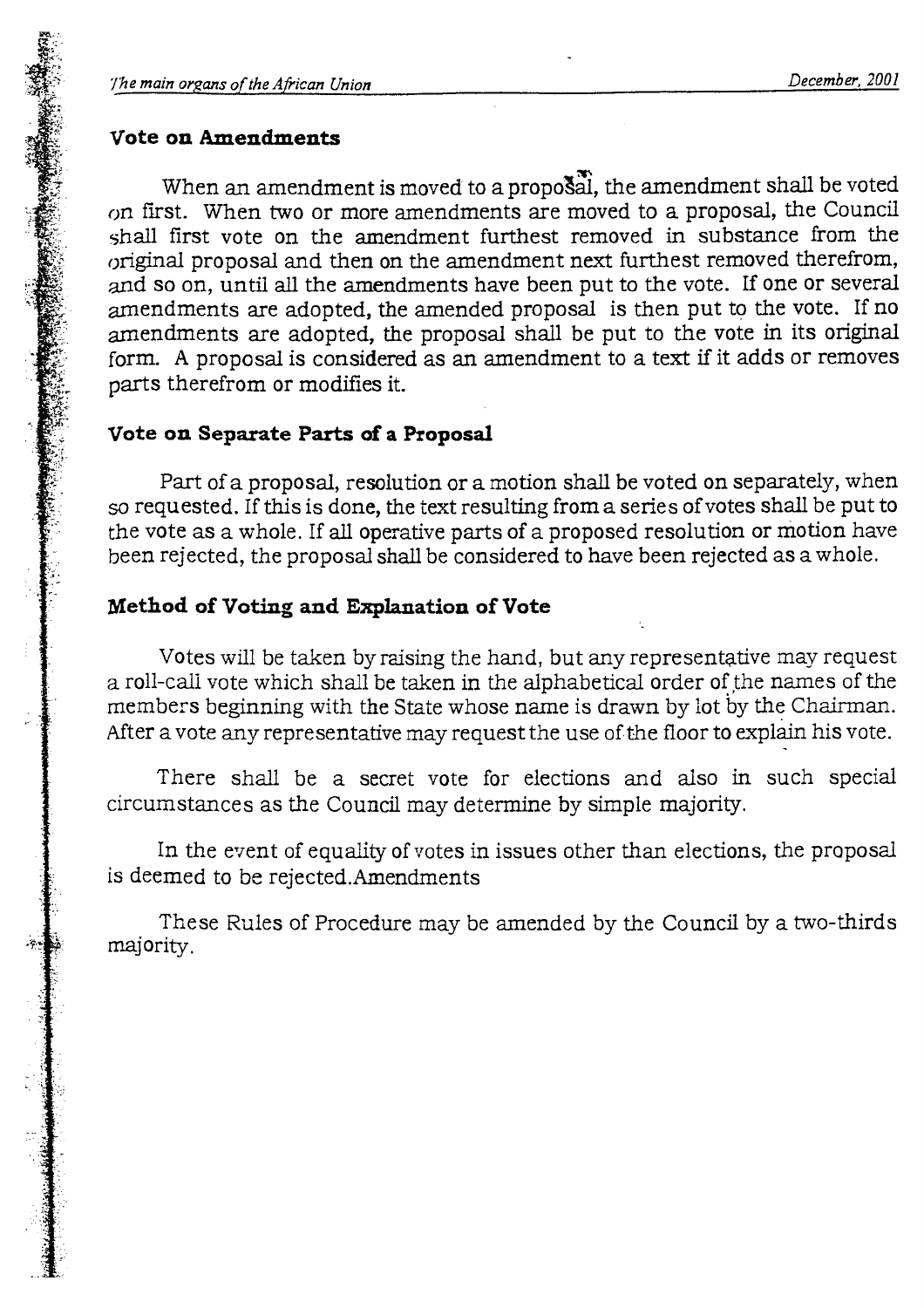### **PERMANENT REPRESENTATIVES COMMITTEE (PRC)**

 $\mathbf{w}$ 

### **1. Composition**

The Permanent Representatives Committee shall be composed of Permanent Representatives accredited to the Union, and other Plenipotentiaries of Member States.

Member States, in selecting their representatives on the Permanent Represrentatives Committee, are urged to take into account the challenges facing our Continent and the new orientation of the African Union.

### **2. Powers**

The Permanent Representatives Committee :

- (i) shall act in an advisory capacity to the Executive Council and the Commission ;
- (ii) may set up sub-committees, as it may deem necessary.

### **3. Functions**

The Permanent Representatives Committee shall:

- (i) prepare the meetings of the Executive Council including the agenda and draft decisions/recommendation;
- (ii) propose its own Rules of Procedure and submit them to the Executive Council for approval;
- (iii) elect its Chairman and members of the Bureau;
- (iv) consider the Programme-Budget of the Union as well as Administrative, Commission and forward its views on them to the Executive Council;
- consider any other matter delegated to it by the Executive Council or  $(v)$ submitted to it by the Commission ;
- propose the composition of the various Bureaux of the various organs  $(vi)$ and sub-committees;
- be available for consultation by the Commission on matters related to  $(vii)$ the Commission and the programmes and projects of the Union;
- monitor the implementation of the decisions and instructions of the  $(viii)$ Executive Council;
- direct that its Bureau be regularly briefed by the Commission on the  $(ix)$ activities of the Commission.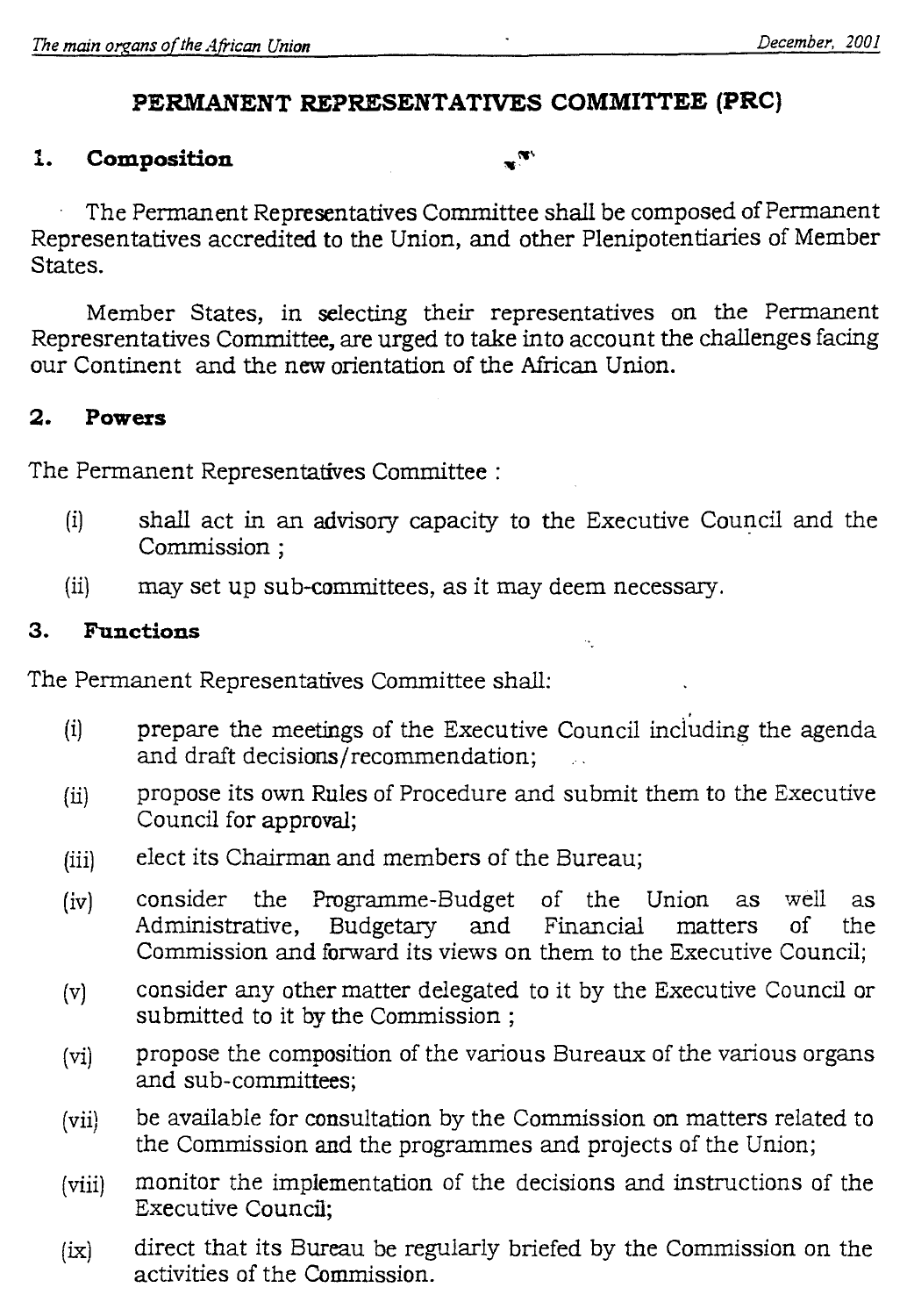#### **4. Bureau**

The Permanent Representatives Committee shall elect its own Chairman and members of the Bureau (1 Chairman  $+$  3 Vice-Chairmen  $+$  1 Rapporteur) on a regional rotational basis, after consultations between Member States for a period of one(1) year.

### **5. Sessions**

- U) (The Permanent Representatives Committee shall meet regularly as and when necessary;
- (ii) A Member State which is not represented at the Headquarters of the Union and which is unable to attend any of the regular meetings of the Permanent Representatives Committee, may designate a country from its Region to represent it on specific issues.

### **6. Quorum**

The quorum of the meetings of the Permanent Representatives Committee shall be by simple majority.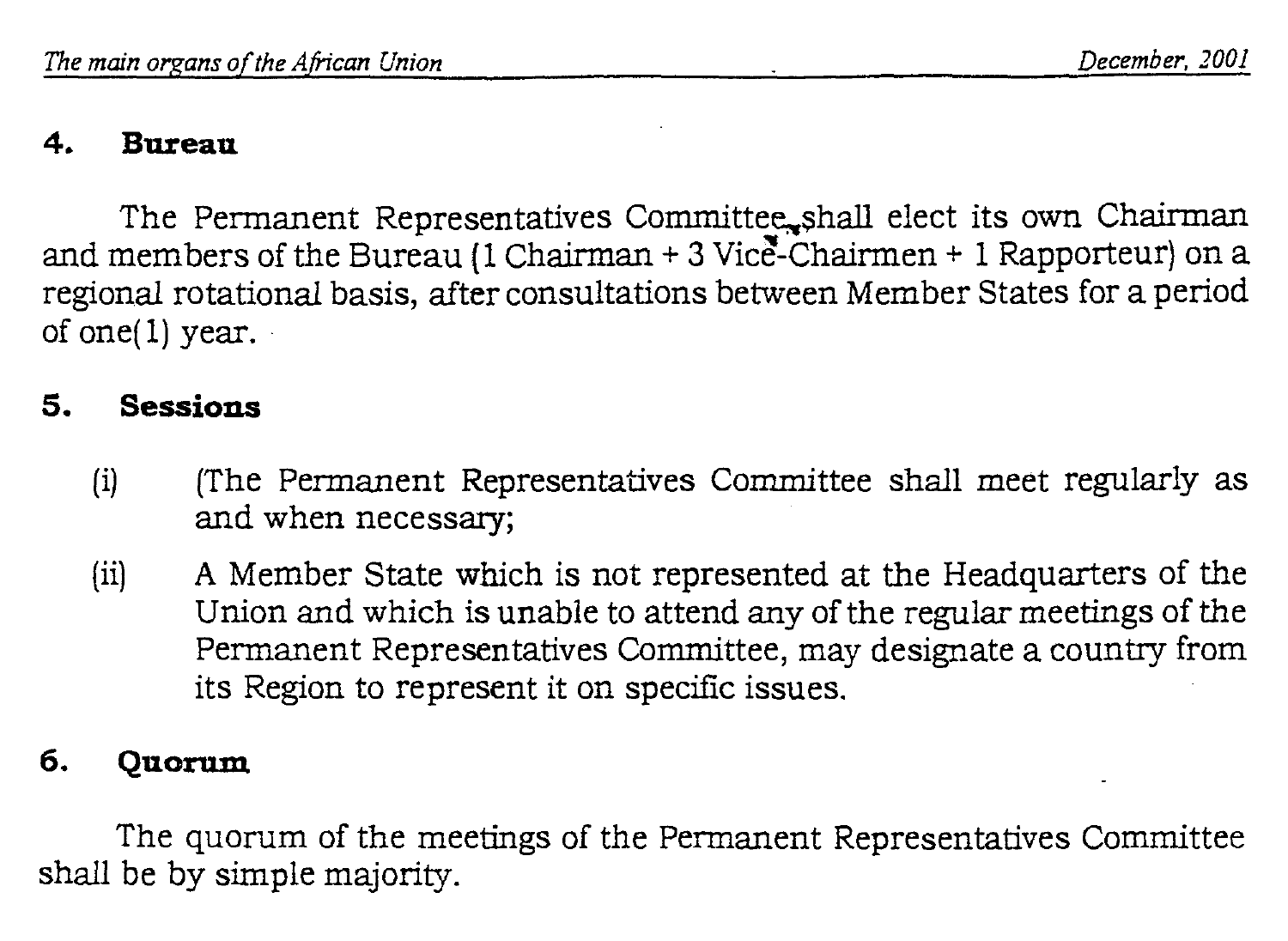# **TOWARDS ESTABLISHING THE COMMISSION OF THE AFRICAN UNION**

# **The Political Basis of Defining Functions, Structures and Authority of the Commission**

1. Any attempt to propose a determination of the structures, functions and regulations of the Commission have to be derived from a rigorous understanding of the essence of the African Union as articulated in the Sirte Declaration; from the deliberations and Decisions of the Assembly of Heads of State and Government; as well as from the provisions of the Constitutive Act of the African Union. Indeed, the Commission as a principal Organ of the Union acquires its essential features from the nature of the Union to be established and the corresponding tasks that its operationalization will entail; from its relationship with the other Organs of the Union, and from the imperatives of realizing the vision and ideals of closer unity and solidarity within the African Continent.

2. The Sirte Declaration of 9.9.99 provides a profound articulation of the basis for a determination of the institutional bearings of the African Union. It is asserted in paragraph 6, that:"In order to cope with these challenges and to effectively address the new social, political and economic realities in Africa and in the world, we are determined to fulfill our peoples' aspirations for greater unity in conformity with the objectives of the OAU Charter and the Treaty Establishing the African Economic Community (the Abuja Treaty). *it is also our conviction that our continental Organization needs to be revitalized in order to be able to play a more active role and continue to be relevant to the needs of our peoples and responsive to the demands of the prevailing circumstances...."* 

3. It is from this inspiration that the preamble of the Constitutive Act underlines a determination:

### *"... to take all necessary measures to strengthen our common institutions and provide them with the necessary powers and resources to enable them discharge their respective mandates effectively."*

4. Indeed, this is a commitment made by African leaders, which has far reaching implications regarding the structures, functions and authority of the various Organs of the African Union, including the Commission.

5. This spirit is further reinforced by the objectives that the African Union aspires to achieve which not only reiterate and reinvigorate some of the fundamental objectives of the OAU, but broaden the scope of collective endeavour. The Constitutive Act assigns the Union with new responsibilities that the OAU Charter did not originally enunciate. The tasks that the Organs of the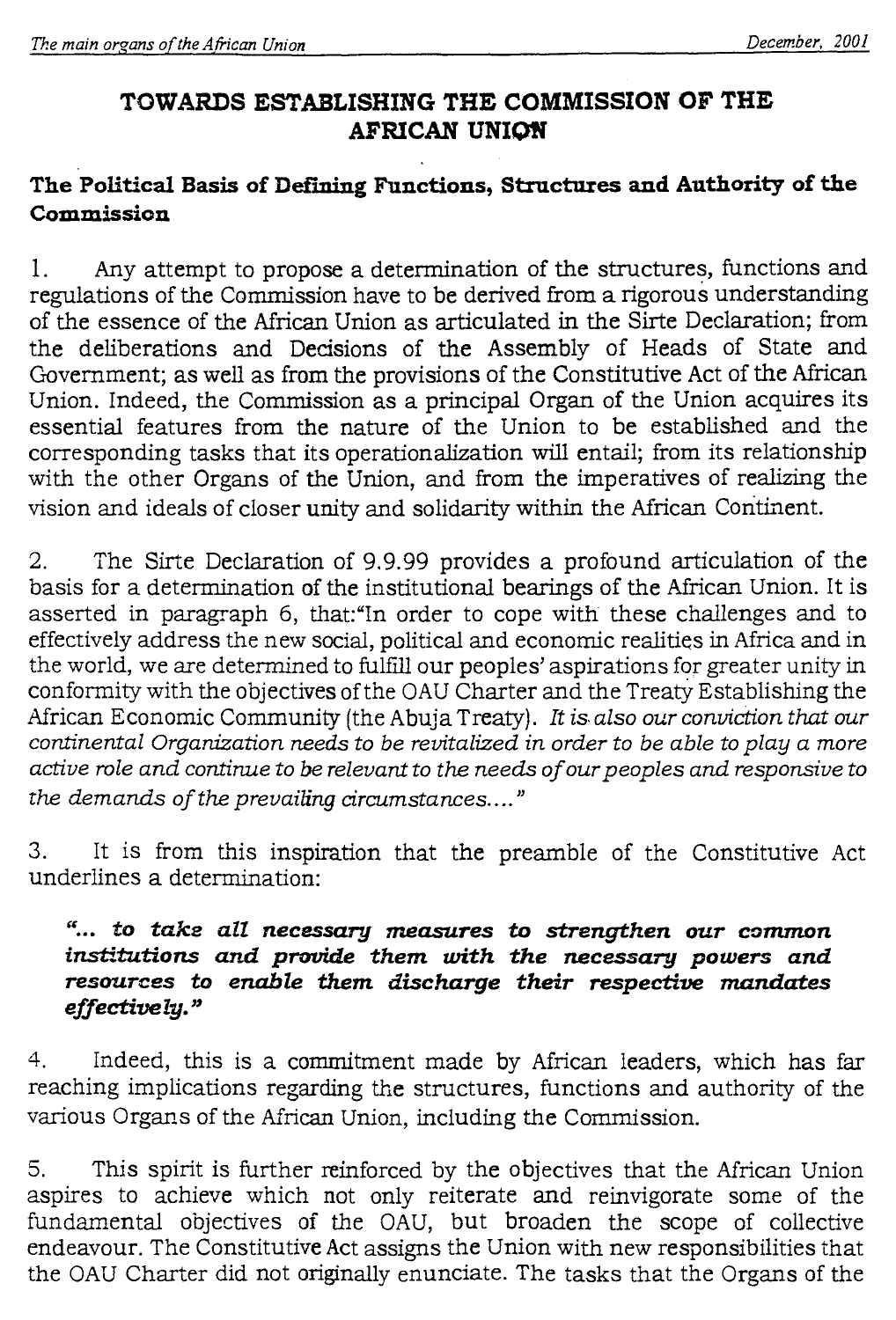African Union have to undertake not only incorporate a wider range of sectors but also involve a more complex set of activities. These include:

- the acceleration of the political and socio-economic integration of the continent;
- the promotion and defence of African common positions on issues of common interest;
- the promotion of peace, security and stability of the continent;
- the promotion of democratic principles and institutions, popular participation and good governance;
- the promotion and protection of human and peoples' rights in accordance with the African Charter on Human and Peoples' Rights and other relevant instruments;
- the promotion of sustainable development at the economic, social and cultural levels;
- the advancement of research in all fields, in particular science and technology, and the eradication of preventable diseases and the promotion of good health on the continent;
- the establishment of the necessary conditions for the continent to play its rightful role in the global economy and in international negotiations;
- the coordination and harmonization of policies between the various African Regional Economic Communities.

6. To some extent, these are not essentially novel tasks even for the OAU. With its limited capacities, during the past decades it had been compelled to undertake some of these functions. However, by enshrining them in the Constitutive Act, it can be assumed that the leaders of the Continent were determined to provide a basis for creating the appropriate structures and capacities for their realization.

7. The necessity of revitalizing the Organs of the African Union is also underscored by the fact that the Constitutive Act has taken the process of integration a step beyond the Abuja Treaty. It reflects the conviction and dire need to accelerate the process of the implementation of the Treaty to achieve greater unity and solidarity among African countries. It also identifies, as a main objective, the issue of coordination and harmonization of policies of the Regional Economic Communities (RECs) for the gradual attainment of the objectives of the Union. Furthermore, the Act provides details (in its Articles 13,14,15,19,22) which specifically address the question of economic integration. Also, the involvement of the African people and the introduction of the areas of social and culture as part of the domain of action of the Union make the Act even more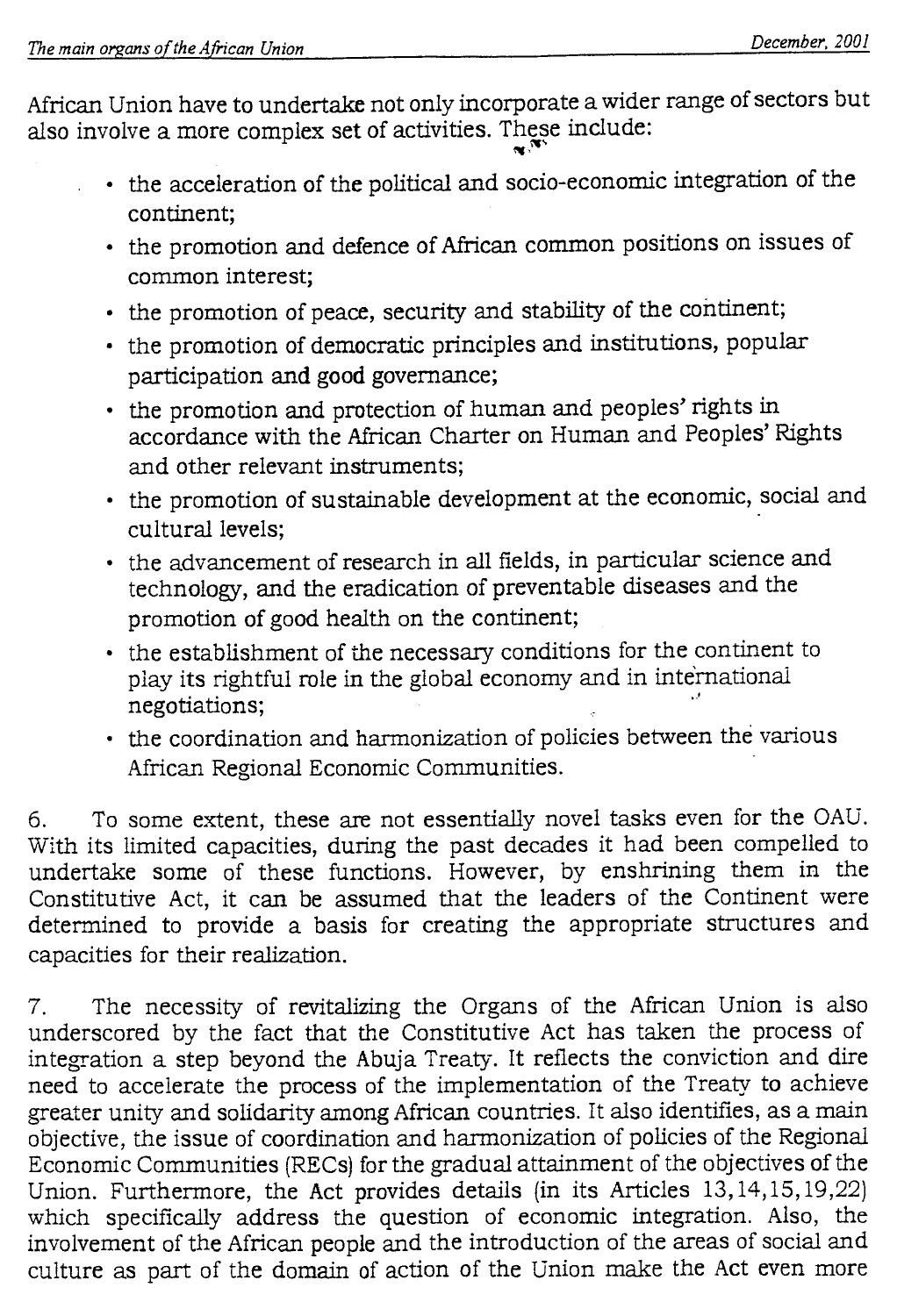comprehensive than the AEC Treaty in addressing, in. a more explicit manner, social and cultural issues.

 $m^{(n)}$ 

8. There is an additional dynamic that also compels the establishment of organs that are more robust and proactive than what presently exist. The fundamental essence of the Principles enunciated by the Constitutive Act, reaffirms, in very explicit terms, that this is a Union being formed among independent nation-states, which at this initial stage, shall retain their distinct nationhood. These sovereign States, which also share a common vision about their destiny and some fundamental values pertaining to a number of spheres, are committed to enhancing the areas of cooperation and integration among them. The process of attaining the ideal of stronger unity and solidarity as spelt out in Article 3 of the Constitutive Act, while at the same time respecting the Principles enunciated in Article 4 (which emphasize the aspects of sovereignty and nationhood), presents a complex challenge that requires the establishment of engaging and dynamic operational Organs for the African Union than the current set up of the Organization of African Unity provides for.

9. Indeed, the Constitutive Act is very explicit in calling for more engaging and dynamic Organs of the Union. For instance, in defining the various functions of the higher Organs of the African Union {Articles  $9,13,15,21(2)$ }, the Act stipulates the specific tasks that have to be undertaken. These include: determining the specific tasks that have to be undertaken. These include: common policies, monitoring the implementation of policies, 'coordinating and harmonizing projects and programmes of the Union, preparing projects and programmes; and preparing the work of the various Organs. Obviously, these cannot be performed by Secretariat type of structures as current experience with the OAU clearly informs.

10. The vitality and dynamism for the new institutions of the African Union can only be acquired through an enhancement of authority and legitimacy at their disposal and also increased capacities for their functioning. Clearly, the essence of the African Union, as articulated in the Sirte Declaration and the deliberations of the Leaders, points towards the direction of a framework for unity that is stronger than the OAU. At the same time, the establishment of bodies such as the financial institutions that have been provided in the Constitutive Act underline a commitment and determination to increase and deepen the space for collective action among the Member States. In the same regard, in seeking to achieve the objectives of the Union, there develops a basis for increasing the legitimacy for collective action. The promotion of democratic principles and institutions, popular participation and good governance; or the right of the Union to intervene in a Member State in respect of grave circumstances such as war crimes, genocide and crimes against humanity would definitely provide Union Organs with the legitimacy to pursue collective action and to acquire the requisite vitality.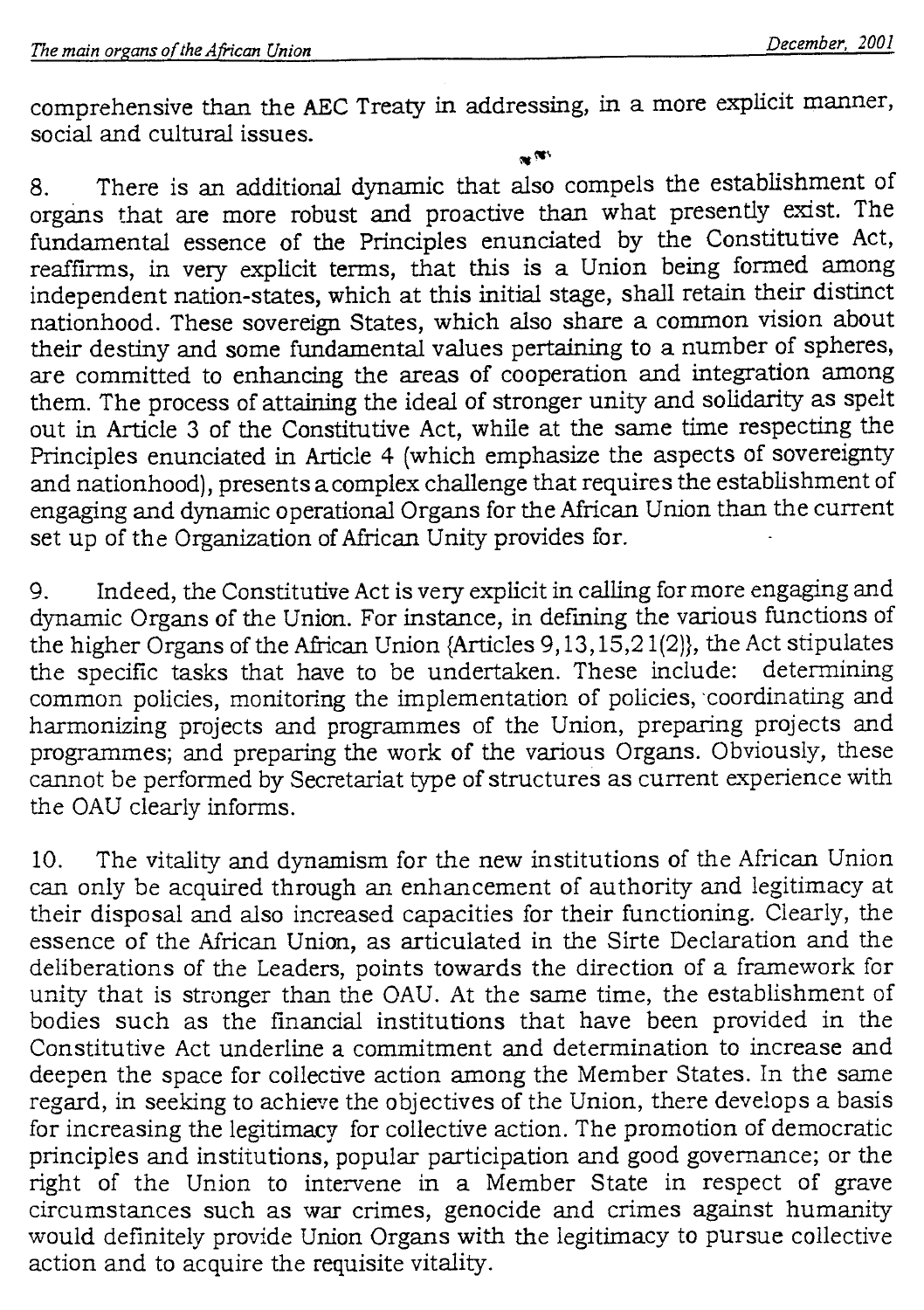11. Both in political and operational terms, the realization of this ideal entails a demarcation of certain areas of authority currently exercised by Member States, to be pooled together for collective initiative and cooperation under the auspices of the African Union. The spirit of the Abuja Treaty, which is embedded in the Sirte Declaration and inherited by the Constitutive Act points towards the direction of the elaboration of a common vision, policies and action, which in turn, necessitates the need to put in place the necessary structures that can advance the implementation of such a common agenda. Indeed, there are a number of such areas in which African countries have already developed common positions and coherent plans of action. Similarly, some of the cross-boundary challenges, such as the pandemics, environmental degradation, disaster management, terrorism, external trade, migration and food security provide a strong legitimacy for a Continental approach to surmounting them.

12. As a supreme Organ of the Union, it is the Assembly which is the ultimate custodian and repository of collective authority shared by Member States. Article 9 of the Constitutive Act outlines how this authority should be exercised on behalf of the Union Members, namely, through decision-making; monitoring and implementation; adopting the budget; giving directives; and appointing and dismissing the high officers of some institutions. The Assembly may delegate some of its powers and functions to other Organs. Articles 13 and 15 of the Constitutive Act also outline how the Executive Council and the Specialized Technical Committees can facilitate the work of the Assembly in exercising its authority.

13. As specified in Article 20 of the Constitutive Act, the Commission will also be the Secretariat of the Union. It is, therefore, the only body that is expected to deal on day-to-day basis with the operational matters of the African Union and it will be the principal body that services all the other Organs. Of course, this should not preclude the fact that certain specialized Organs such as the envisaged Financial Institutions or even the Pan-African Parliament need to have their own support structures to service or in particular facilitate the attainment of their functions and mandates. However, it is the Commission that will ultimately oversee the functioning of the main Organs of the Union, including the Assembly, the Executive Council and the Committee of Permanent Representatives.

14. As an integrated structure, all the Organs of the Union will have functional linkages based on ensuring the attainment of the objectives of the Union along the principles enunciated by the Constitutive Act. The actual working relationship will depend on the Rules of Procedures of the other Organs. However, in performing its role, the Commission will have to nurture and develop strong linkages with the other Organs. This relationship may vary from being mainly consultative and facilitative in consensus building, transmission of proposals and initiatives, to technical backstopping and advisory. Furthermore, within the Secretariat of the Commission, there will be particular units that act as focal points for servicing the other Organs. In this respect, the linkage, in both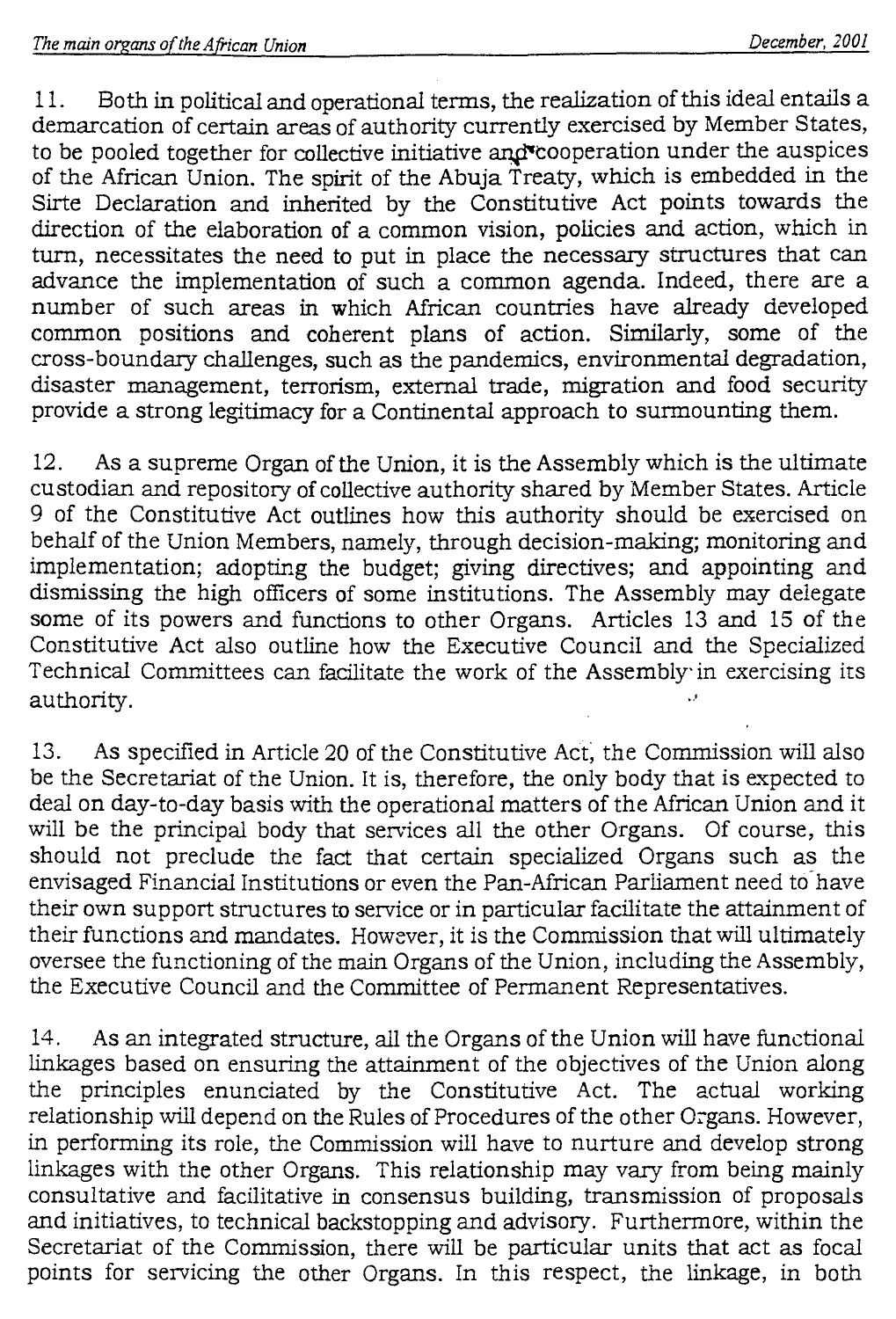directions, between the Commission and the Specialized Technical Committees will be very important.

15. The relationship between the Commission and other Organs will be evolving over time, as the Union and its structures gain momentum and become more consolidated. For example, in the long run, members of the Commission should receive the confirmation of the Pan-African Parliament so as to enhance their legitimacy.

16. On the basis of this understanding of the spirit of the Constitutive Act, at an operational level, it can be said that the Commission has to be the driving force in initiating, executing and following up on the decisions of the other Organs, including the higher ones and to exercise their authority on behalf of the Union. In practical terms, for the Commission to be able to assume these functions and perform them efficiently and effectively, it has to be endowed with the requisite capacities, particularly in terms of resources; and it has also to be *conferred with a commensurate authority.* 

17. It is from the above premise that the authority of the Union, which is devolved to its Organs, the most supreme being the Assembly, can be exercised and applied through the operational activities of the Commission. Consequently, the Commission needs to be conferred with sufficient authority to enable it perform the responsibilities it is assigned with. The legitimacy of delegating this authority to the Commission derives from the fact that it is an• Organ that should function and operate through the principle of consistent coalescence of the interests of the Union, which should always transcend the separate and individual interests of the constituent Member States. In this respect, the Commission assumes the status of an embodiment of the personality of the Union and it upholds its general interests.

18. This legitimacy is further enhanced by the appointment of members of the Commission by the Assembly on the basis of proven eligibility criteria that underscore both competence as well as a Pan-Africanist orientation. An arrangement of regular consultations with the Pan-African Parliament, the Permanent Committee of Representatives, the ECOSOCC, Member States in general, as well as a closer collaboration with the Specialized Technical Committees should further enhance the legitimacy of its functioning. At the same time, the monitoring authority of the Executive Council as provided for in Article 13, paragraph 2, will also enhance the accountability of the Commission.

19. The delineation of authority and functions to the Commission derives from the scope of operation of the African Union. The Constitutive Act provides for a broad general area of competence for the Union. As indicated earlier, the objectives and principles cover a number of activities in the political, economic and social domains. These range from defense to political and socio-economic integration; from peace, security, and stability to governance and human rights;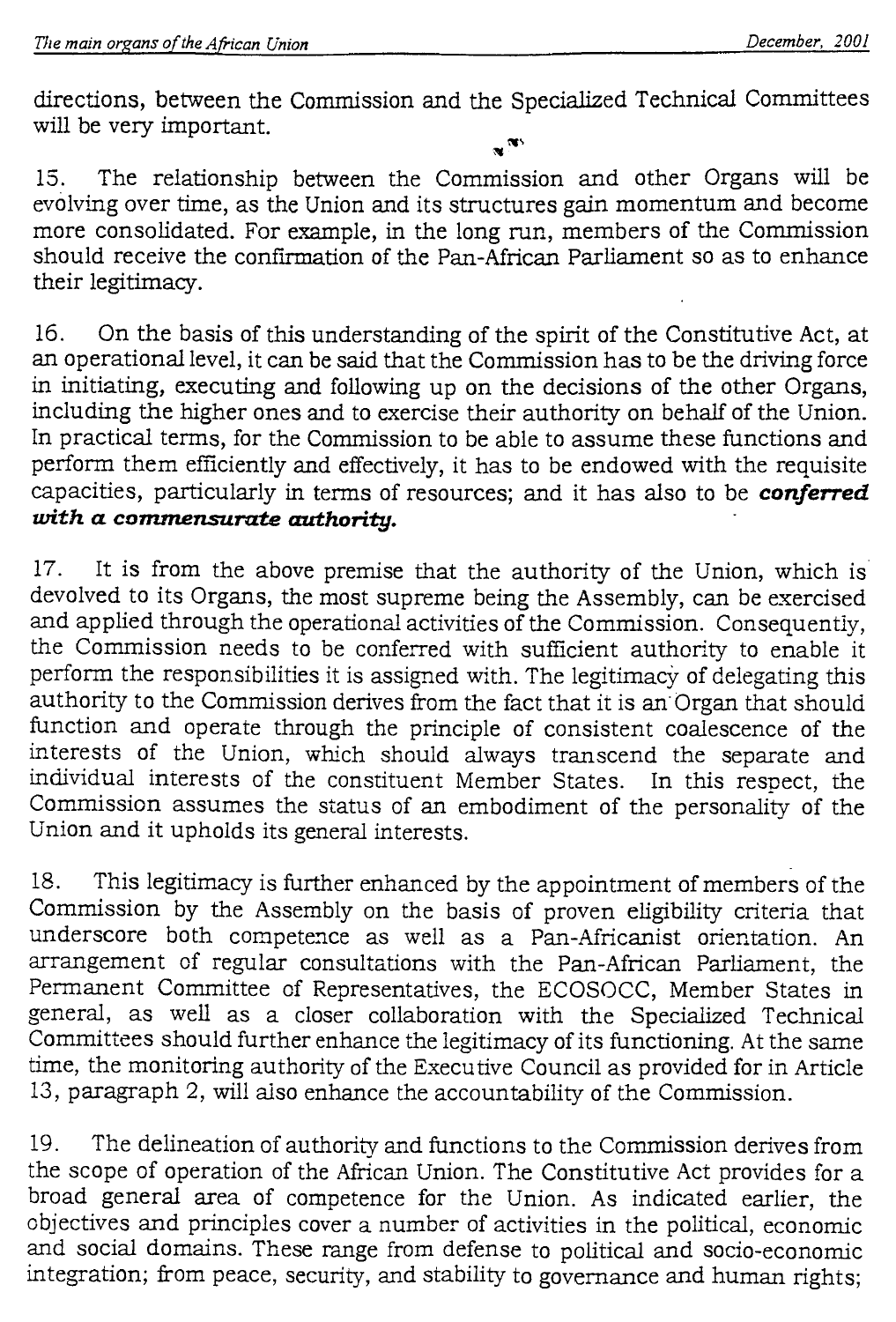directions, between the Commission and the Specialized Technical Committees will be very important.

15. The relationship between the Commission and other Organs will be evolving over time, as the Union and its structures gain momentum and become more consolidated. For example, in the long run, members of the Commission should receive the confirmation of the Pan-African Parliament so as to enhance their legitimacy.

16. On the basis of this understanding of the spirit of the Constitutive Act, at an operational level, it can be said that the Commission has to be the driving force in initiating, executing and following up on the decisions of the other Organs, including the higher ones and to exercise their authority on behalf of the Union. In practical terms, for the Commission to be able to assume these functions and perform them efficiently and effectively, it has to be endowed with the requisite capacities, particularly in terms of resources; and it has also to be *conferred with a commensurate authority.* 

17. It is from the above premise that the authority of the Union, which is devolved to its Organs, the most supreme being the Assembly, can be exercised and applied through the operational activities of the Commission. Consequently, the Commission needs to be conferred with sufficient authority to enable it perform the responsibilities it is assigned with. The legitimacy of delegating this authority to the Commission derives from the fact that it is an" Organ that should function and operate through the principle of consistent coalescence of the interests of the Union, which should always transcend the separate and individual interests of the constituent Member States. Commission assumes the status of an embodiment of the personality of the Union and it upholds its general interests.

18. This legitimacy is further enhanced by the appointment of members of the Commission by the Assembly on the basis of proven eligibility criteria that underscore both competence as well as a Pan-Africanist orientation. An arrangement of regular consultations with the Pan-African Parliament, the Permanent Committee of Representatives, the ECOSOCC, Member States in general, as well as a closer collaboration with the Specialized Technical Committees should further enhance the legitimacy of its functioning. At the same time, the monitoring authority of the Executive Council as provided for in Article 13, paragraph 2, will also enhance the accountability of the Commission.

19. The delineation of authority and functions to the Commission derives from the scope of operation of the African Union. The Constitutive Act provides for a broad general area of competence for the Union. As indicated earlier, the objectives and principles cover a number of activities in the political, economic and social domains. These range from defense to political and socio-economic integration; from peace, security, and stability to governance and human rights;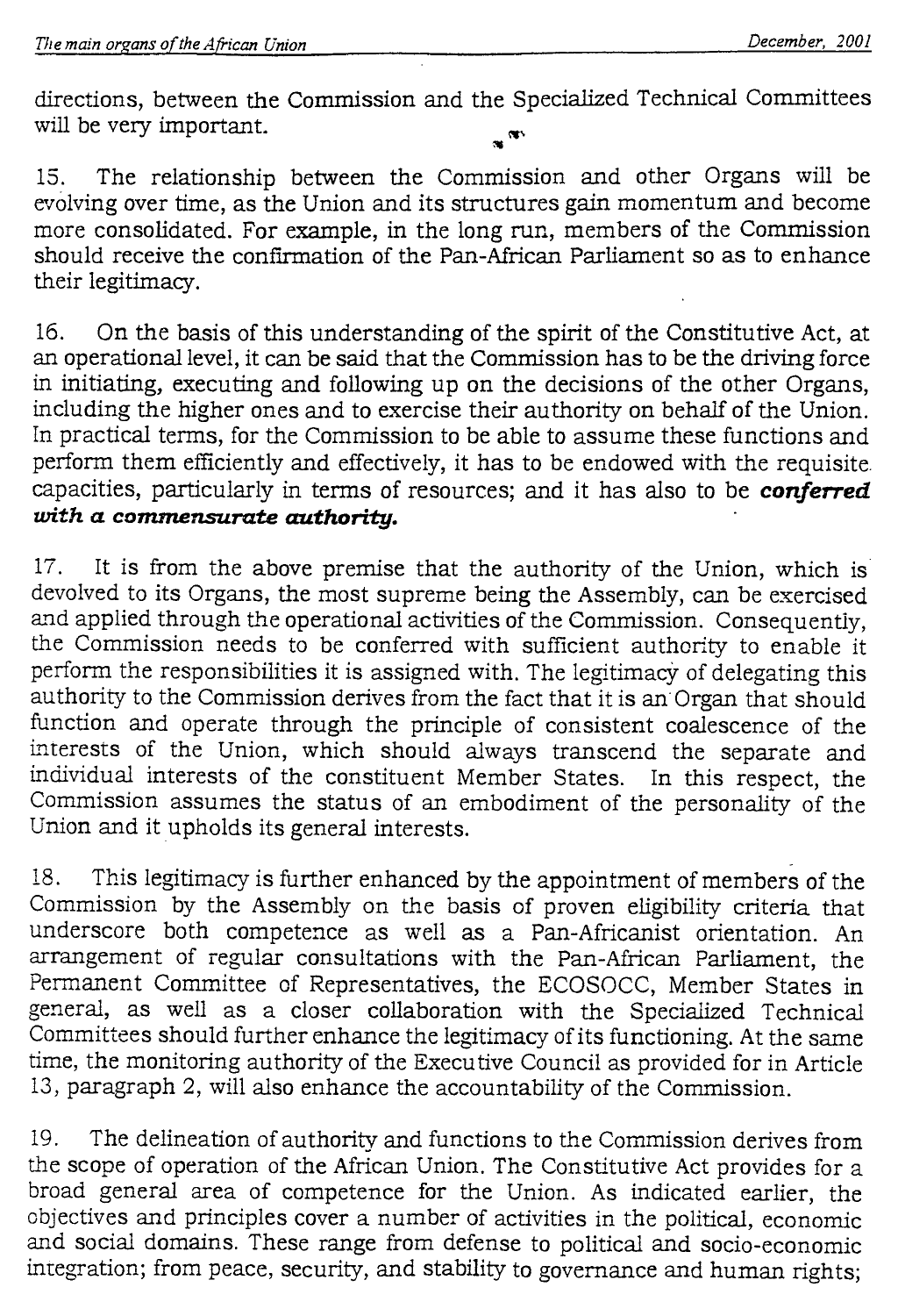from the interaction with Regional Economic Communities to global economic relations. Furthermore, the functions of the Executive Council and the nomenclature of the Specialized Technical Committees as provided for in Articles 13 and 14 of the Constitutive Act cover all sectors of economic development. And when these are combined with the tasks involved in implementing the Abuja Treaty, the operational area of the African Union covers almost every aspect of life in the Continent.

# **Authority and Functions of the Commission**

20. In the light of the foregoing, and deriving from the provisions of the Constitutive Act, as the operational Organ of the Union, the Commission shall:

- represents the Union and defends its interests under the guidance of the Assembly and the Executive Council; and its Chairman shall be the legal representative of the Union;
- be the embodiment of the personality of the African Union and the custodian of the collective interests of the Union;
- be the driving force of the Union in terms of initiating proposals for the consideration of higher Organs and operationalizing decisions made;
- act as the custodian of the Constitutive Act of the Union, the African Economic Community Treaty and all the decisions of the Organs of the Union;
- establish such structural units and compose them as it may deem necessary for the effective discharge of its functions;

21. In terms of achieving its mission, the major concrete tasks of the African Union will involve ensuring the complete operationalization of the Union structures provided for in the Constitutive Act; implementing the objectives and principles of the Union; and accelerating the attainment of the objectives of the Abuja Treaty as adumbrated by the Sirte Declaration of 9.9.99. In the execution of these tasks, the Commission has to deploy its conferred authority and perform at a higher level than simply a Secretariat. In this respect, it has to assume its initiative role more vigorously. It has to serve as the driving force of the Union by sustaining its momentum through submitting proposals and initiatives. Once these are considered and agreed upon and the broad policy and procedural parameters are defined, the Commission should proceed in working towards outcome. Similarly, the Commission needs to undertake more earnestly the task of representing the Union, particularly with respect to third parties and in international negotiations. And as a Commission, it has to engage itself consistently in assisting Member States in overcoming bottlenecks, obstacles and inefficiencies through collective endeavours.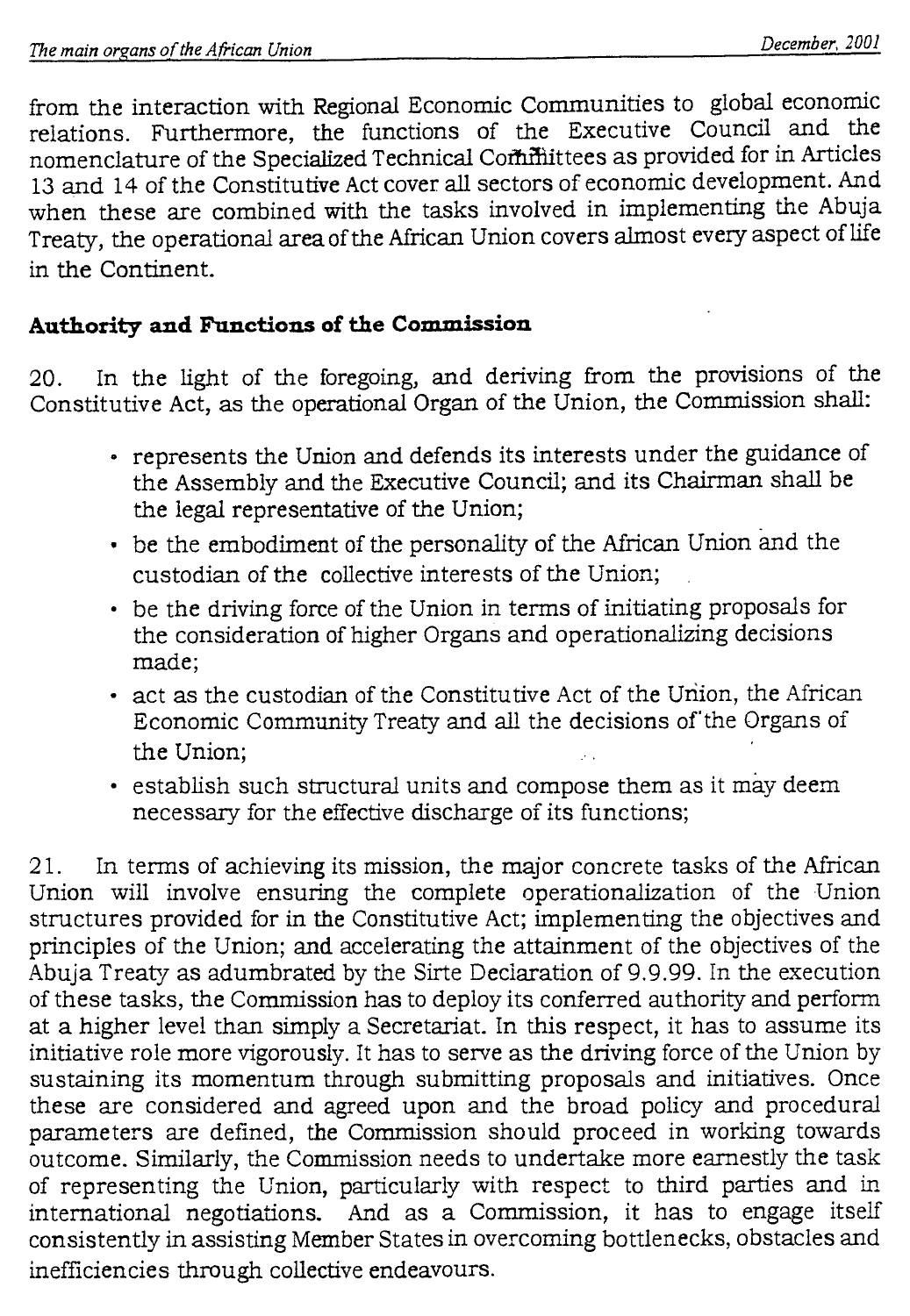- 22. The functions of the Commission should accordingly include, *inter-alia:* 
	- (a) initiating, implementing and monitoring the implementation of the decisions of the Union's policy Organs;
	- (b) servicing the other institutions of the Union;
	- (c) assisting Member States in implementing the Union's programmes and policies;
	- (d) initiating draft common positions of the Union and coordinating the actions of the Union's Member States in international negotiations;
	- (e) managing the fiscal and financial resources as well as assets of the Union according to laid down procedures and regulations. This includes preparing the Union's programme and budget, collecting the approved revenue sources; establishing fiduciary, reserve and special funds with the appropriate approvals, procuring donations that are compatible with the objectives and principles of the Union;
	- (f) taking action in its domain of responsibility, as may be delegated by the Assembly. Such domains could include the following issues among others: control of pandemics, disaster management, combating crime and terrorism, environmental management, negotiating external trade, migration, food security, socio-economic integration and all those areas in which a Common Position has been established;
	- (g) mobilizing resources for implementation of the Union's programmes and policies;
	- (h) act as mandated by the Assembly and the Executive Council;
	- (i) representing the Union with third parties;
	- (i) promoting cooperation and coordination of activities between Member States in all fields;
	- (k) providing operational support to the Mechanism for Conflict Prevention, Management and Resolution;
	- (1) promoting, coordinating and harmonising programmes and policies of the RECs;
	- (m) providing annual reports on the activities of the Union to the Assembly, the Council and the Pan-African Parliament;
	- (n) promoting peace, security and stability; and
	- (o) promoting integration and economic development.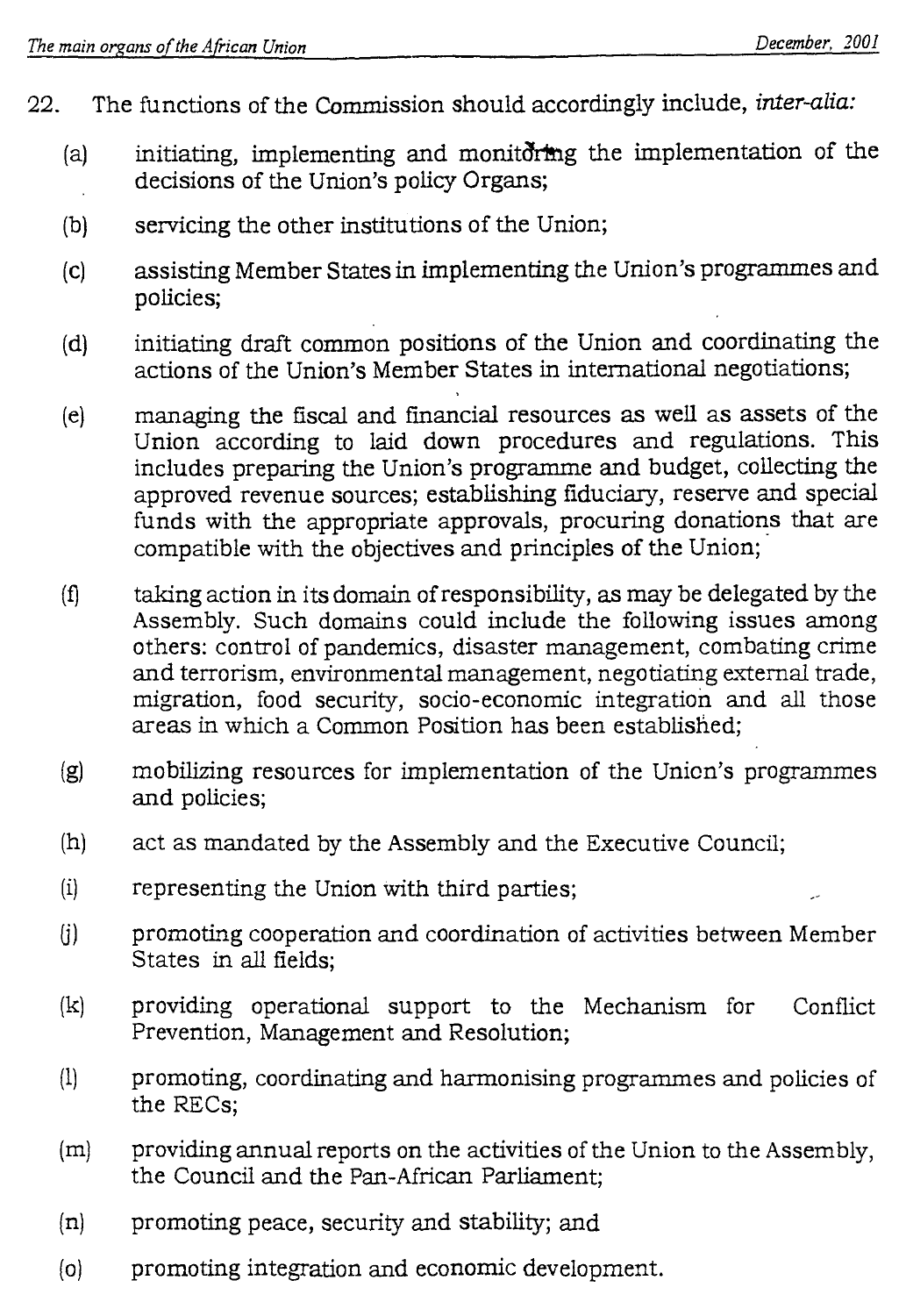23. A number of Regulations and Rules would need to be elaborated for the smooth functioning and operationalisation of the Commission as indicated above, such as financial regulations, staff regulations, etc. In the same regard, the decisions adopted by the different Organs of the Union should be published in the Official Journal along the lines provided for in Articles 10(3)\* and 13(3)—of the Treaty Establishing the African Economic Community. Apart from providing an orderly presentation of decisions adopted by the different Organs of the Union, the Journal will also contribute towards publicizing Union affairs

# **Size of the Commission**

24. A determination of the size of the Commission is dictated by the scope of its functions and affordability by the Member States. Definitely the African Union will involve more operational tasks than the OAU, and in this respect the structures of the Commission will have to be larger than the present Secretariat. The tasks that derive from the Constitutive Act are beyond Secretariat functions as presently constituted. The accomplishment of these tasks will entail expanding the institutional structures and deploying additional staff and expertise.

25. The increase in the size of the present Secretariat, in terms of personnel, directorates and units, will have to be gradual and incremental. It should be determined by the responsibilities assigned to the Commission as the Union consolidates itself and as the area of common interest among Union Members expands. Nevertheless, the ultimate size of the Commission, among other things, will have to balance the necessity for effective and efficient operation and its resource affordability. In this regard, it is important to ensure that the size of the Commission is such that the cost for its maintenance is not so high as to jeopardize the other components of the budget. The challenge in this respect is to have high-caliber personnel, who are well motivated, and who can constitute the core of Commission staff. Other experts can be hired on a contract basis, as and when the need arises. Such an approach should lower staff costs.

# **Number of Commissioners**

26. Related to the size of the Commission as an institution, is the issue of number of Commissioners that can allow the functioning of this Organ in an effective manner. Article 20(2) defines the composition of the Commission to consist of: the Chairman, his or her deputy or deputies and the Commissioners.

<sup>&#</sup>x27; Article 10(3) States: "Decisions shall be automatically enforceable thirty (30) days after the date of their signature by the Chairman of the Assembly, and shall be published in the official journal of the Community."

Article 13(3) States: "Regulations shall be automatically enforceable thirty (30) days after the date of their signature by the Chairman of the Assembly, and shall be published in the official journal of the Community."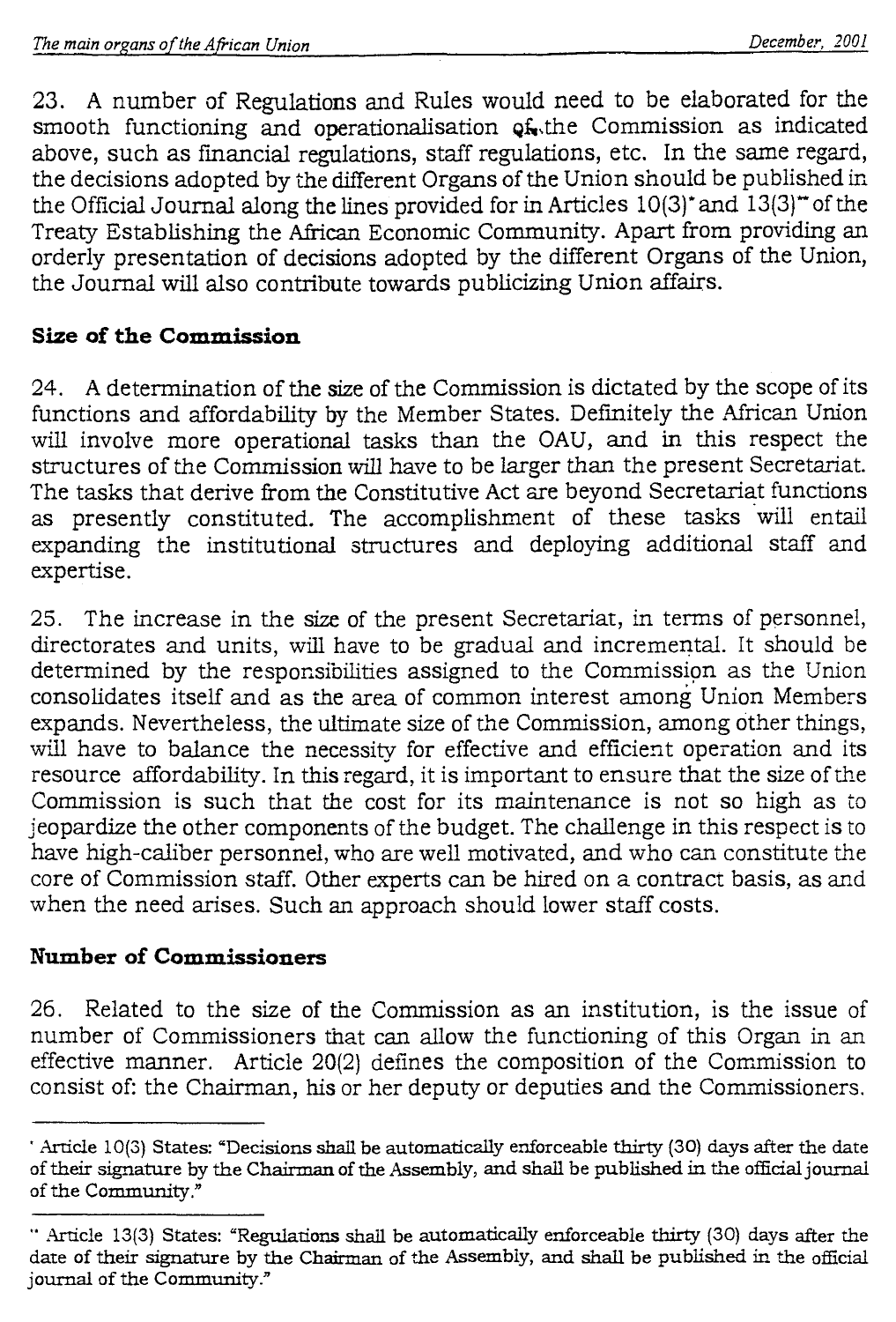While the Act provides for one or more deputies, it does not specify the exact number of Commissioners. Nevertheless, experience of other Organizations has demonstrated that above a certain number, the Commission's efficacy suffers and the cost burden increases. Likewise, below a certain number, the legitimacy and efficiency of the institution suffer. In the case of the African Union, the right balance may be acquired gradually, with acquisition of responsibilities by the Union and the increase of resource capacity.

27. It is proposed that the Commission could initially start with seven members, including the Chairperson. However, it can be reviewed and increased gradually as the process of integration gathers momentum.

# **Profile and Appointment of Members of the Commission**

28. Members of the Commission, including its Chairperson, should be competent women and men with proven experience, commensurate leadership qualities and an impressive track record in government, parliament, international organization or other relevant sectors of society. In the appointment of Members of the Commission, appropriate consideration has to be given to the issue of gender representation.

29. It may be necessary to devise a system of selecting candidates who are submitted for membership to the Commission so as to ensure that the Assembly is presented with the most appropriate candidates to be considered for appointment.

30. In order to promote a Continental image of the Commission, the appointment of Members of the Commission should ensure that the successful individuals possess and maintain a Continental perspective rather than identifying with regional interests while serving in the Commission. This will contribute to enhancing the Pan-African nature of the Commission.

31. A distinctive attribute of the Commission as presented in the Constitutive Act is that it is a single, indivisible body. Indeed, the notion of a Commission, both in its basic etymology and in its organizational usage, refers to a body that functions through deliberative procedures to accomplish a given mission. The function can be regulatory, facilitative or even the pursuit of larger developmental goals within a given mandate. It differs from a Secretariat, which largely provides backup services to other Organs. Invariably, to be effective, a Commission needs to be provided with a mandate -whose scope may vary, and whose authority may either be statutory or delegated.

32. By providing for a Commission among the Organs of the African Union, and indicating that it shall be the Secretariat of the Union, the Constitutive Act , among other things, empowers this body to be provided with a mandate that transcends that of an ordinary Secretariat. The basic rationale for such a consideration, is that the task to be accomplished is so profound and complex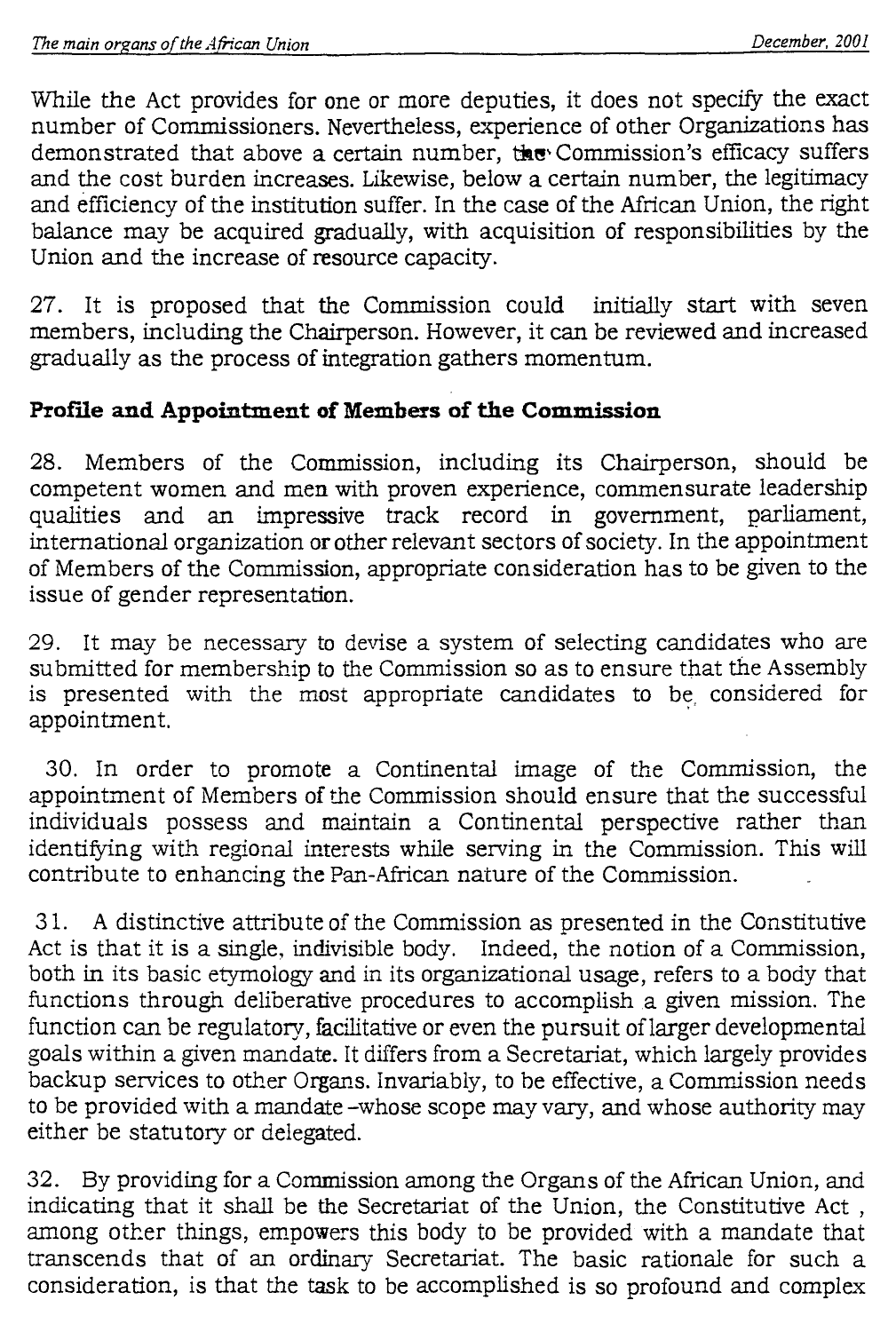that it has to be assigned to an Organ rather than to individuals. In this regard, in order to perform its given mandate effectively, the Commission has to project a deliberative institutional character and it has to conduct its business as a single, indivisible body undertaking a collective responsibility in its designated area of competence.

33. In order to maintain the indivisibility and collegiality of the Commission as an Organ, it is important that all its members are appointed by the same body. A differentiation in the mode of appointment may impinge upon the holistic character of this body. In this regard, so as to ensure that members of the Commission are endowed with the status and authority of continental representatives and that they command the requisite respect in interactions and negotiations with other international actors on behalf of the Union, more than ever before, all members of the Commission need to be elected by the Assembly as provided for in Article 9(1)(i) of the Constitutive Act.

34. While the Constitutive Act is silent on the issue of the duration of the term of office of the Members of the Commission, including its Chairperson, it is strongly recommended that the duration should be limited to two terms of 4 years each, so as to ensure constant dynamism in the leadership of the Organization.

# **The Chairperson of the Commission**

35. The Chairperson of the Commission shall be:

- (a) the legal representative of the Union;
- (b) the accounting officer of the Commission;
- (c) the Chairperson of allmeetings and deliberations of the Commission

# **The Deputy Chairperson of the Commission**

36. The Deputy Chairperson of the Commission shall:

- (a) assist the Chairperson of the Commission in the exercise of his or her functions and shall exercise any powers to be delegated to him/her by the Chairperson of the Commission;
- (b) act as the Chairperson of the Commission in the event of the absence or temporary incapacity of the Chairperson of the Commission.

In addition to his or her responsibilities in (a) and (b) above, the Deputy Chairperson shall also have portfolios like any other Commissioner.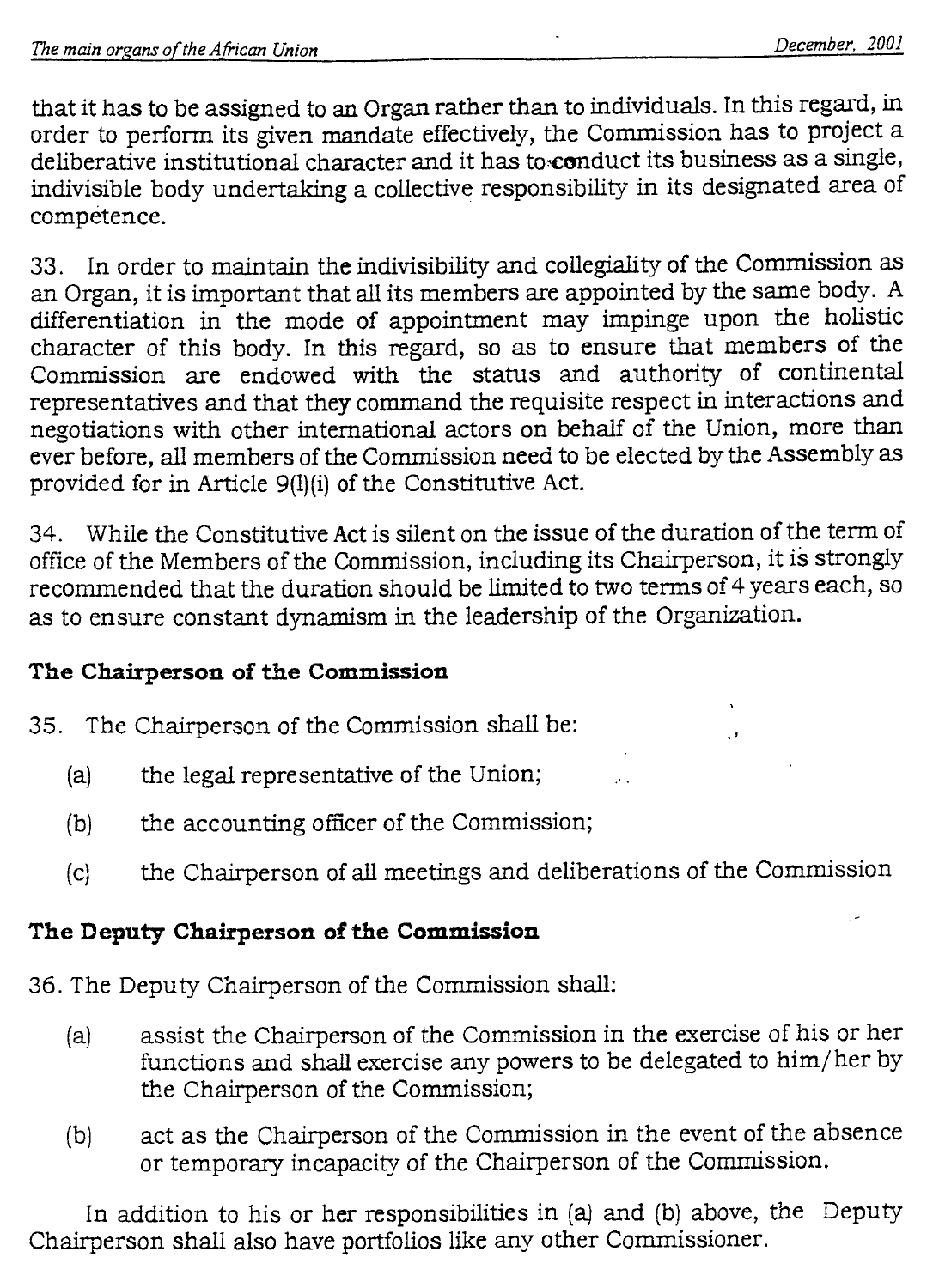# **Portfolios and Structures of the Commission**

37. In order to enable the Commission perform effectively, it should organize itself along some coherent portfolios which correspond with the priority tasks of the Union at any given period. The portfolios will be headed by the respective members of the Commission. At the same time, the structures of the Commission should be built around a number of Directorates that shall be the technical pillars of the Commission and provide expertise in their specific areas of focus. Consideration should be given also to the desirability of appointing a Secretary of the Commission who will be located in the Office of the Chairperson<sup>---</sup>. The exercise of organizing Directorates and Units should be undertaken with an element of flexibility in order to allow for adapting to the requirements of any given period and to provide for the incorporation of changes and innovations with the gaining of operational experience.

# **Commission Portfolios**

38. Flexibility is also essential in constituting the portfolios that will be allocated to Members of the Commission for providing leadership and supervision. The exact composition and assignment of the portfolios should be determined by the Chairperson and members of the Commission, taking into account the exigencies of the day, particularly, the priority programmes of the Union as well as the interest and orientation of individual members of the Commission. The following categories are presented only as indications for the type of portfolios that can be considered:

- Economic Development, Cooperation and Integration;
- Social Affairs and Gender,
- Science and Technology;
- Administration and Finance;
- Information, Communication, and Resource Mobilization;Political Affairs.

39. There is an imperative need of streamlining the responsibilities of the college of Commissioners and the technical and administrative functions of the Commission Directorates. The Commissioners should provide guidance and leadership for the overall policy orientation, while the Directorates generate the technical and administrative outputs in the operationalization of Union functions.

# **Meetings of the Commission and Decision-Making**

40. The Commission, being a collegial body, should meet on a regular basis (weekly) to deliberate on issues of its competence and take collective decisions accordingly. It should be mandatory for all Commissioners to attend meetings of

<sup>\*\*\*</sup> See Functions under the Section on *Secretary to the Commission* paragraph 42-43.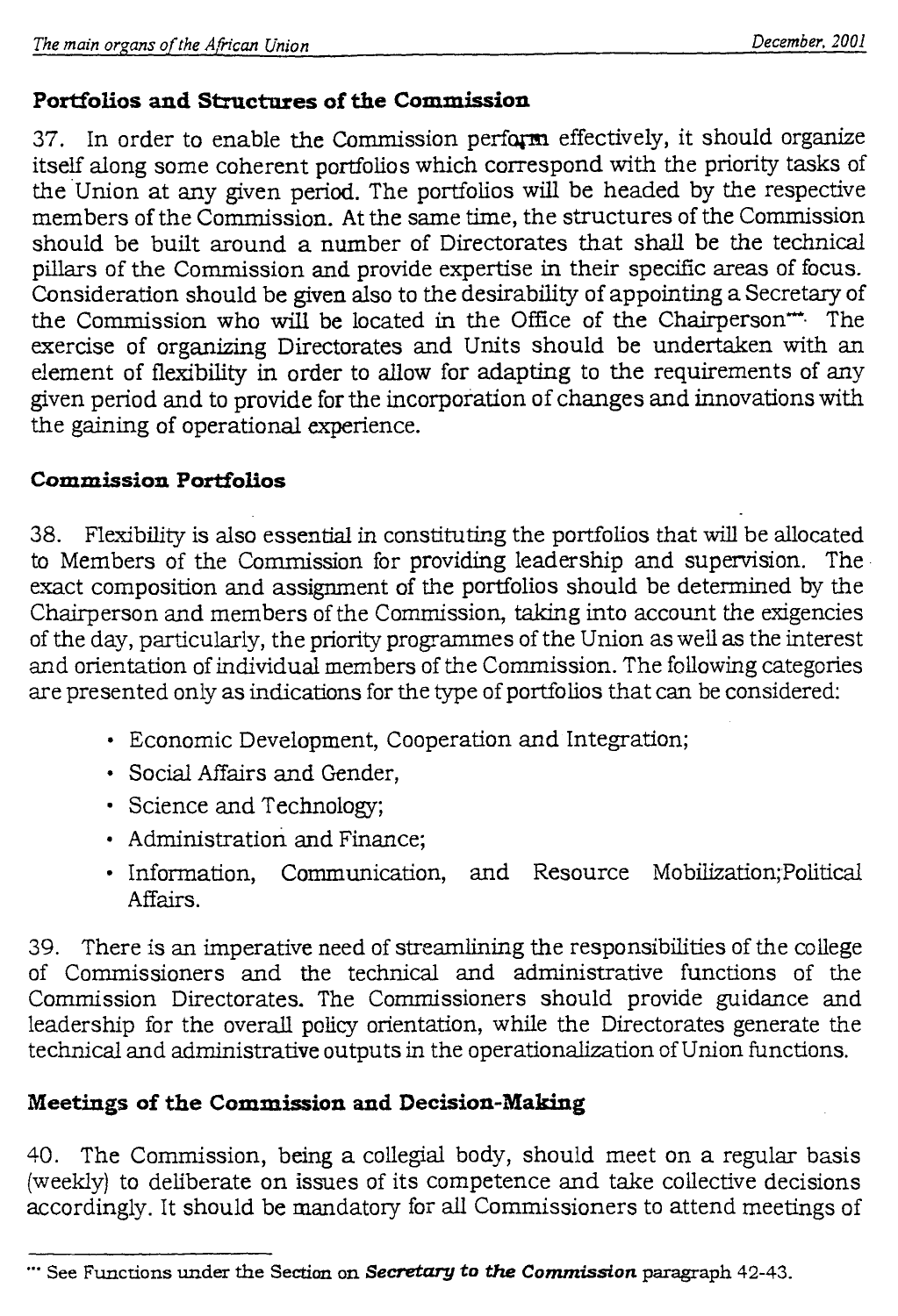the Commission, unless there are compelling reasons for them not to do so. The Secretary of the Commission is responsible for finalizing the agenda and circulating the same with documentation to alit commissioners. Bearing in mind that. Commissioners will be required to undertake missions abroad in the exercise of their functions, the Commission should be empowered to take decisions by written procedure. In this regard, the text of the proposal on which a decision is required shall be circulated within a time limit and Commissioners must make known any reservations or amendments they wish to make. Otherwise, the proposal may stand adopted. However, the Commission shall take decisions collectively, and at least initially, by consensus. At a later stage a voting procedure may be considered.

41. The written procedure for decision-making should be reflected in the Rules of Procedure of the Commission.

# **Secretary to the Commission**

42. Among the useful experiences of other structures of integration that can be emulated is the establishment of the post of Secretary to the Commission. This position is deemed necessary so as to enhance operational coordination and harmonization among the structures of the Commission. It is the Office that facilitates the deliberative functions of the Commission, follows up on the decisions, and ensures that the activities of the Directorates are in congruence with the intended goals and objectives.

43. In order to ensure effective performance, the Office of the Secretary to the Commission should be under the authority of the Chairperson, though separate from his/her Bureau or Cabinet. The functions of the Secretary to the Commission may include, but not limited to:

- preparing the meetings and monitoring the implementation . of the decisions of the Commission;
- harmonizing, rationalizing, and prioritizing programmes and activities;
- elaborating and coordinating programmes and work-plans of the Commission.

# **Directorates and Units**

44. The new Directorates should be made more efficient in their work and more effective in their performance, notably by bringing them closer to the issues of concern to the African Union. In considering the number of Directorates to be established, due consideration has to be given to the financial implications. In this regard, where a function can not be incorporated into an established Directorate, and if its operational requirements do not necessitate the creation of a separate Directorate, then the option of establishing a unit (which is much smaller than a Directorate) for such a function may be considered.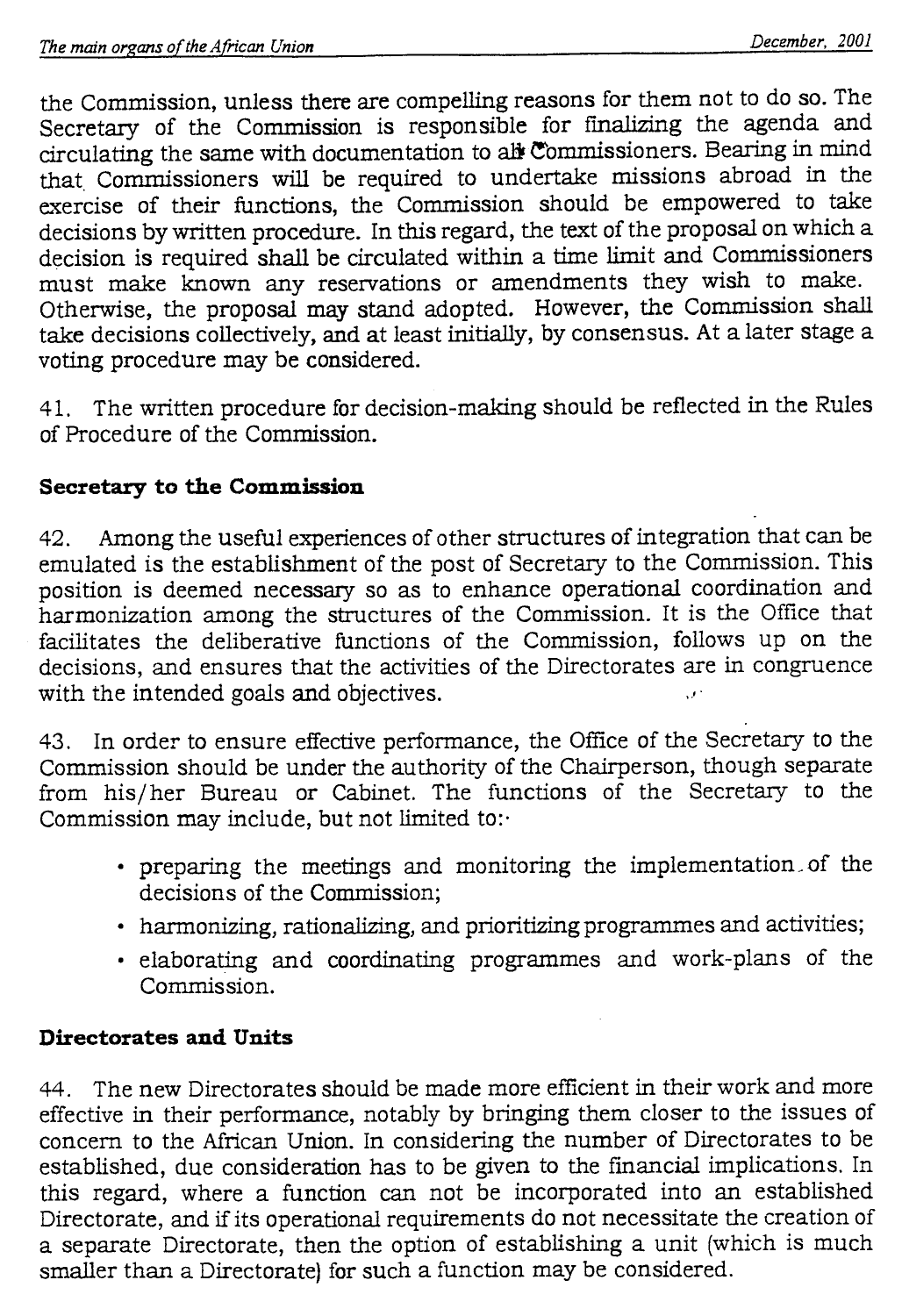45. An ideal and more streamlined categorization of Directorates would be to follow the format of the 7 Specialized Technical Committees as provided for in Article 14 of the Constitutive Act. However, such an approach will lead to the creation of more Directorates, particularly when the programme areas of the Union such as Political Affairs, Administration, Finance, and Conferences are added. Consequently, with the aim of reducing the number of Directorates to the basic minimum, the composition at the initial stage will not necessarily match with the sectors included in the Specialized Technical Committees. After all, at any given period, there will be a need for prioritizing Union activities, and in this respect, the programme work of the Commission will not necessarily cover all the sectors. Pending further consideration, the following initial and provisional allocation of Directorates is proposed:

# **Economic Development, Cooperation and Integration**

- (i) Agriculture and Natural Resources;
- (ii) Trade and Customs,
- (iii) Monetary and fiscal issues;
- (iv) Transport, Communications and Tourism;

# **Social Affairs and Gender**

- (i) Education and Culture
- (ii) Health;
- (iii) Labour, Population and Gender;

# **Science and Technology**

- (i) Research and Planning;
- (ii) Industry and Energy;
- (iii) Environment.

# **Administration and Finance**

- (i) Administration and Conferences;
- (ii) Finance;

# **Information, Communication and Ressource Mobilisation**

(i) Information and Communication;

This portfolio will also cover the Office of Resource Mobilisation (see below);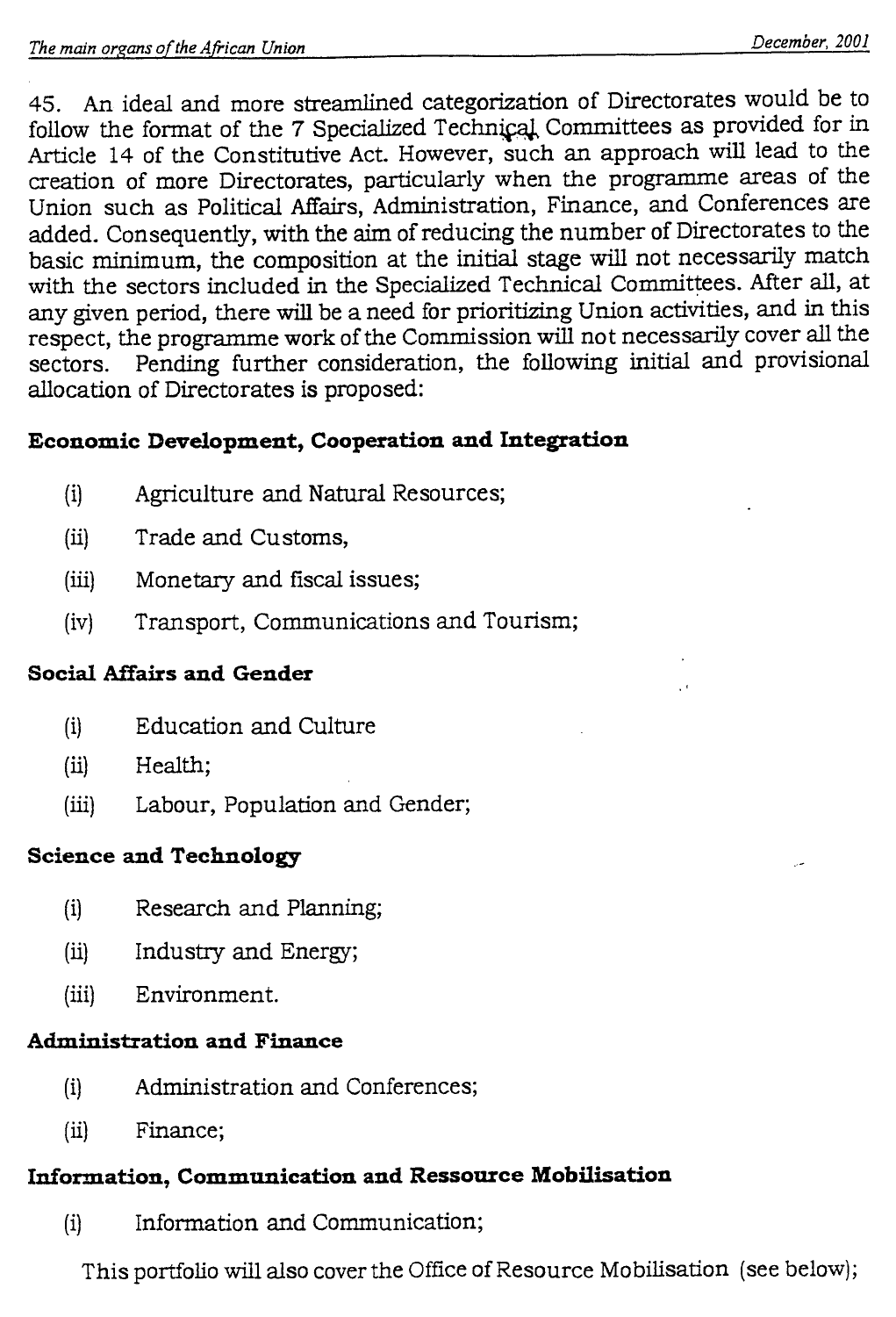# **Political Affairs**

- (i) Conflict Prevention, Management and Resolution;
- (ii)- Humanitarian Affairs;
- (iii Political Cooperation and Coordination. This Directorate will include migration.

This portfolio will also include the CSSDCA Unit (see below)

It is further proposed to have the following offices:

- 1. Office of Resource Mobilization
- 2. Office of the Legal Counsel;
- 3. Office of the Financial Controller; and
- 4. CSSDCA Unit.

46. Office of Resource Mobilization will be within the Office of the Commissioner for Information, Communication and Resource Mobilization, while the remaining two offices, that is, the Office of the Legal Counsel and the Office of the Financial Controller will be within the Office of the Chairperson.

47. As regards the Office of the Financial Controller, the incumbent will be appointed by the Assembly for a term of four (4) years renewable once only as stipulated in Article 23.2 of the Abuja Treaty. This will enable the Office to be fully independent and conduct the audit function free from interference.

48. The Directors, who will take charge of the day-to-day technical and administrative functioning of the Directorates, have to be men and women of proven competence and experience in the respective fields of Commission operations, and also possessing the requisite leadership qualities. The Chairperson of the Commission will appoint the Directors after consultation with the Members of the Commission and in accordance with appropriate recruitment procedures.

# **Coordination**

49. In order to surmount the present bottlenecks which hamper effective Coordination under the present arrangement within the OAU, this task — and its attendant activities - should now be assigned to *the Secretary to the Commission* who will be in a position to deploy the authority of the Chairperson in harmonizing the activities of the various Directorates. In addition, the Office of the Legal Counsel should also be within the Office of the Chairperson.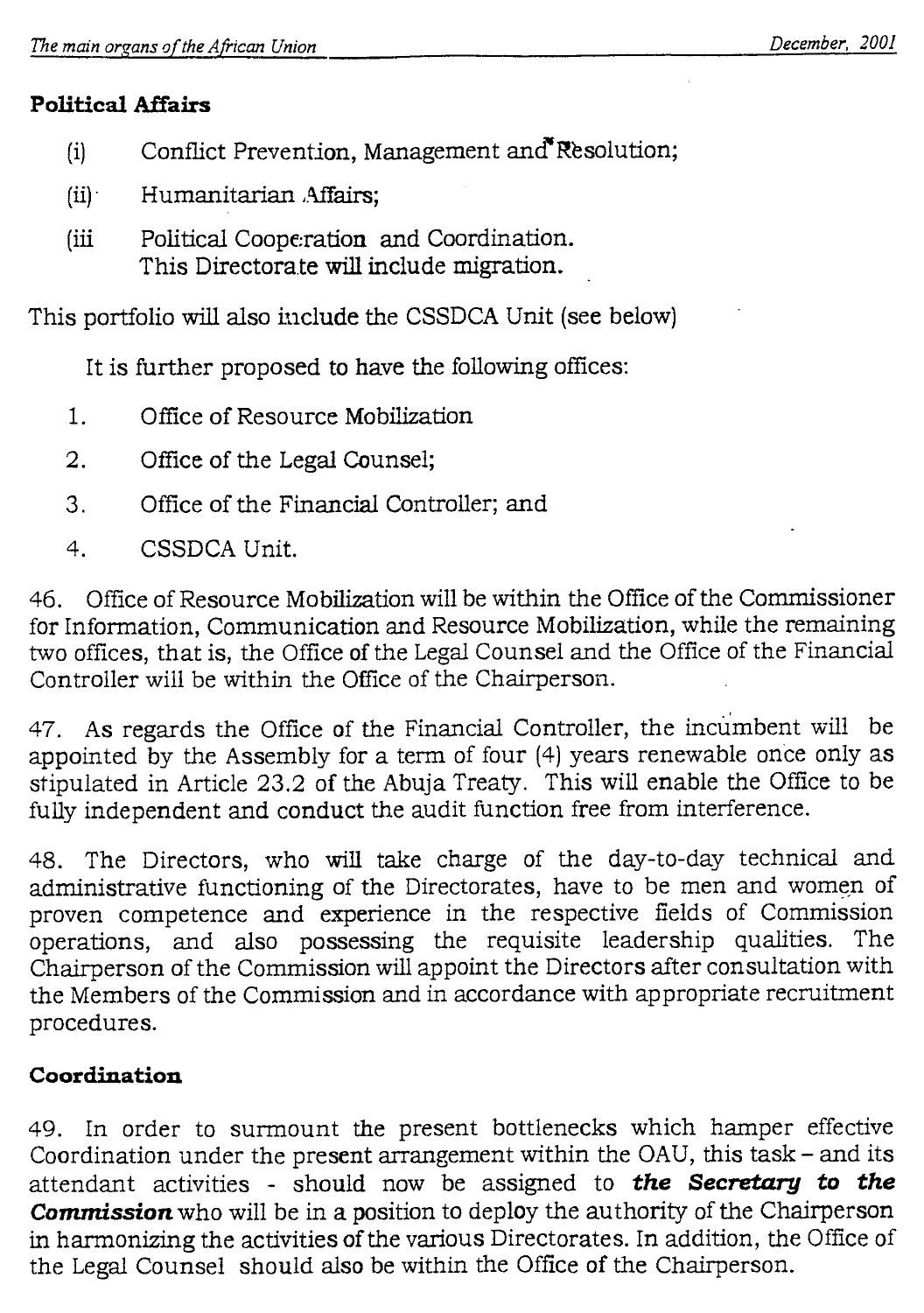# **Staff of the Commission**

50. On the issue of the staff, the Commission, should be supported by experts recruited among nationals of the Union's Member States and on the basis of proven expertise and competition. The conditions of service should be so designed as to be comparable with other International Organizations in order to attract the best brains and expertise available on the Continent. The current staff of the OAU General Secretariat who will be found to possess the requisite requirements for functioning in the Commission would need to be reoriented and to undergo a programme of capacity enhancement.

51. It is in this regard that the on-going Change Management Programme within the OAU General Secretariat needs to be reinforced with an orientation towards complementing the transformation to the African Union, developing systems and methods of work that will enhance efficiency and effectiveness within the Organs of the African Union and particularly in the Commission, and devise a human resource management that will engender continuous improvement in staff performance.

52. Article 33 of the Constitutive Act of the African Union, *inter-alia,* provides for a one year transitional period for the purpose of enabling the OAU/AEC to take the necessary measures regarding the devolution of its assets and liabilities to the Union.

53. The staff of the OAU, currently at post, constitute one of the major assets to be inherited by the African Union as they constitute the institutional memory- the foundation upon which the African Union will rest.

54. In the recent restructuring the General Secretariat has gone through experiences of retrenchment that have disrupted the smooth and continuous functioning of the new structure. On the basis of this recent experience, maximum priority should be given to the redeployment and placement of the existing staff in the new structure of the Commission of the African Union, subject to such staff meeting the level desirable in the context of the higher expectations and level of responsibility devolving on the African Union.

55. In order to harness and retain this essential and core ingredient in constructing the African Union and to be able to attract the best brains to join them, the following considerations should be borne in mind.

(i) The present conditions of service obtaining in the OAU are not attractive and competitive in comparison with those of similar African institutions (ADB, ECA, COMESA, SADC, ECOWAS, African Economic Research Consortium etc.) some of these institutions such as the Regional Economic Communities are supposed to be the building blocs and the pillars of the African Union.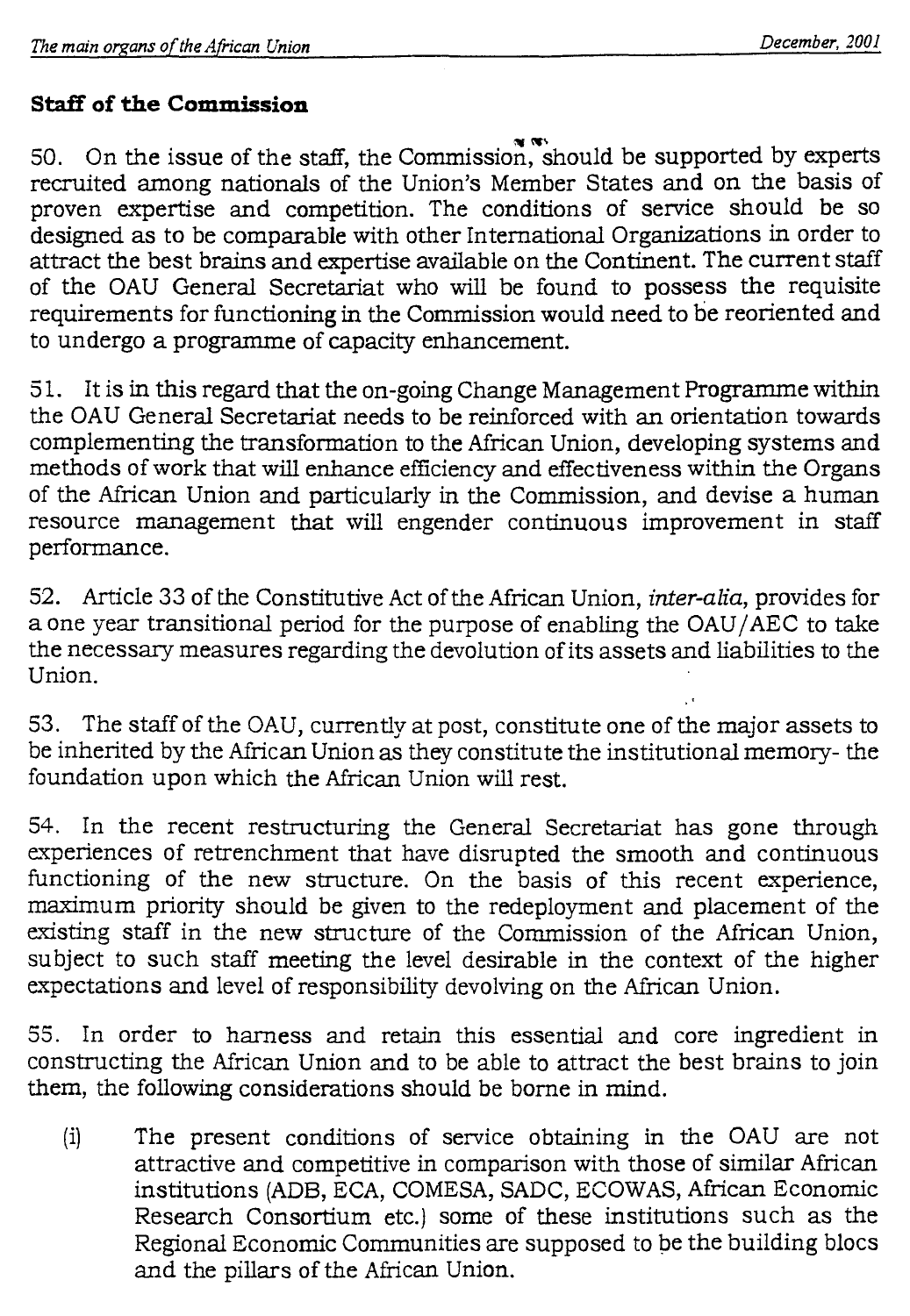- (ii) Because of the low and unattractive conditions of service of the OAU, the nationals of some member states are unable to accept job offers from the OAU, resulting in the inequitable representation of all member states in the Organisation.
- Since the African Union is expected to be a centre of excellence, it is  $(iii)$ strongly recommended that the terms and conditions of service be thoroughly reviewed to attract the best brains in the continent and those in the African diaspora
- (iv) In concrete terms and pending an appropriate further review, it is proposed that the basic salary scale currently used by the OAU be increased by 50%. Similarly, all other relevant conditions of service such as education, housing and dependency allowances should be reviewed upwards to compare with those of ADB and UN.

# **The Budget of the Union**

56. The expanded activities of the Union shall entail a relatively higher expenditure of budgetary resources. The increased number of Organs and structures, the enlarged scope of activities, and the closer degree of engagement by the Organs of the Union will require more human and financial resources to sustain them. To some extent, the burden associated with this increase may be eased by the incremental manner in which the Organs and structures will be launched and programmes initiated. The decision taken by the Assembly, at its Lusaka Session, to begin by launching the key institutions will definitely lower the initial resource demand of the Union. Similarly, a rigorous prioritization of programmes and activities after the Union has been launched will also reduce operational expenses.

57. It has to be realized, that an increase in costs and expenditure for the African Union cannot be avoided. The higher benefits that are expected out of forging closer unity will definitely call for increased levels of expenditure. As already pointed out, a revitalization of the framework for integration has necessitated the establishment of more organs and structures and also an expansion in the activities of the Continental Organization. In terms of bodies, for example, the Constitutive Act provides for 17 Organs of the African Union, compared to the 4 Organs that are provided for in the OAU Charter\*\*\*\*. Similarly, whatever the number of Directorates that shall finally be agreed upon, the Commission of the African Union will be supported by more structures than the 5 Departments provided for in the Regulations and Functions of the OAU General Secretariat. At the same time, an accelerated realization of the objectives of the

<sup>&</sup>quot;"The Central Organ of the Mechanism for Conflict Prevention, Management and Resolution as well as the Committee of Ambassadors can be includes as two other bodies that were operational in the 1990s.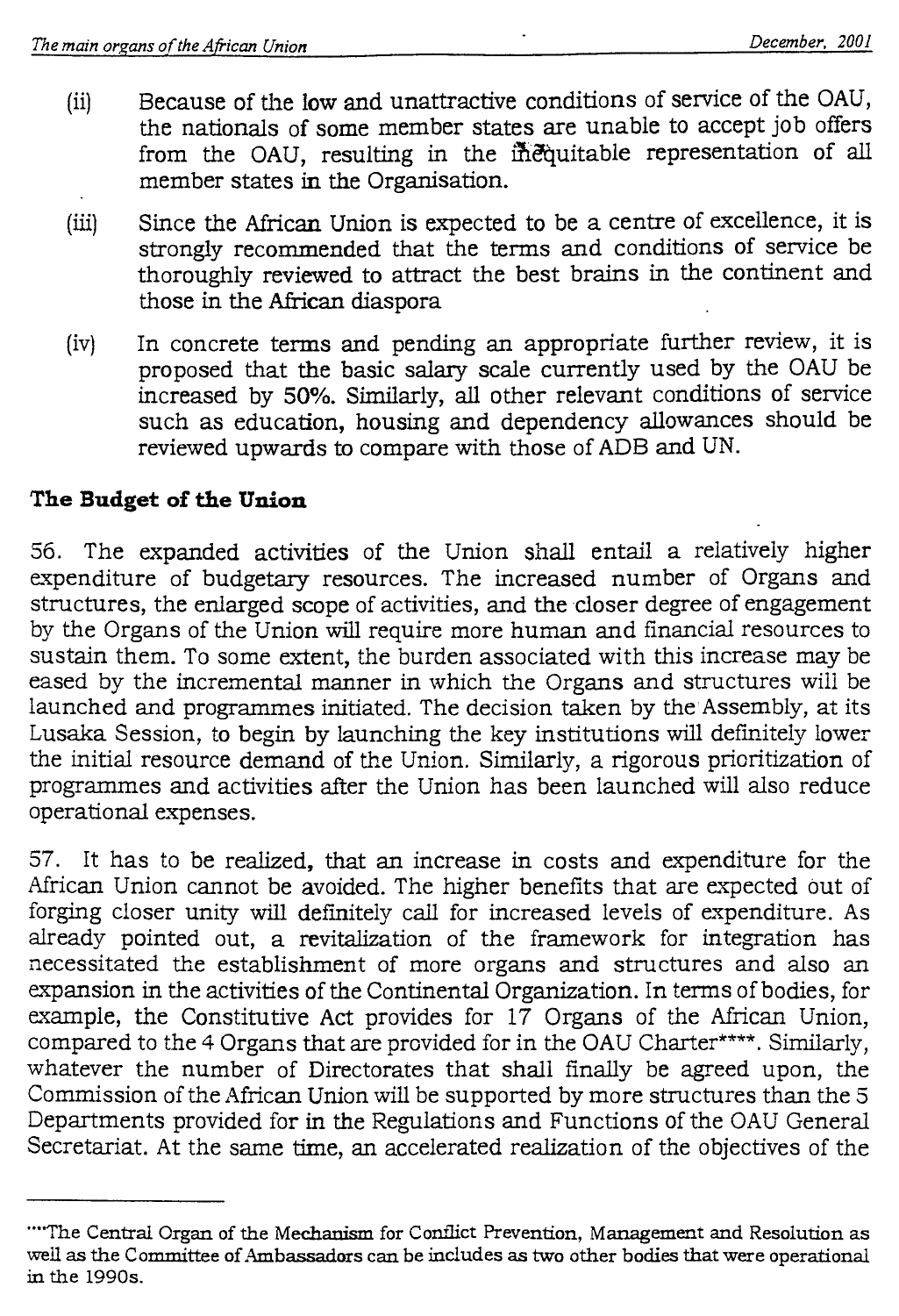Abuja Treaty, and an increased level of cooperation in social and political activities will also demand **more** resources. **116 /it%** 

58. It is therefore important that additional means of financing the African Union be considered. The experience of the OAU strongly suggests that it is important to complement the contributions from Member States with other substantial sources of income. Indeed, the current high level of defaults and accumulation of arrears, if not contained, may be compounded in the African Union where the resource demand may double or even treble. There is a need, therefore, for seeking additional means of financing the Union.

59. The income of the Union, will therefore be derived from Contributions from Member States, based on an agreed scale of assessment, and from other sources……

60. The Commission shall prepare the programme and budget of the Organization and shall submit it to the Pan-African Parliament, when it is operational, to obtain its input, to the Executive Council for scrutiny and approval, before forwarding it to the Assembly for final adoption, as provided for in Article 9(1)(f) of the Constitutive Act. At a later stage, consideration can be given to having the budget scrutinized and approved by the Pan-African Parliament when it has assumed its full legislative powers.

61. The proposed Programme and Budget shall comprise the programme of joint activities related to the implementation of the Union objectives, the activities of the Commission, as well as the expenses of all the other Organs of the Union.

62. In formulating the Programme and Budget, the Commission shallconsult the different Organs of the Union.

# **Institutional Linkages**

63. Apart from executing decisions of the Assembly and Council, the Commission should maintain close working relationship with all the other institutions of the African Union and also with the Regional Economic Communities which are the building blocks of the Union. The nature of the relationship will be dictated by the different roles the Organs will perform within the Union at different stages of the consolidating the Union. At a preliminary level, relations such as the following can be envisaged:

• With the Pan-African Parliament and ECOSOCC - Consultative and Feedback Relations;

<sup>\*\*\*</sup>As pointed out in the introduction, owning to the technical nature of this issue, the General Secretariat is taking steps to commission a preliminary study on Financing the Union, and the results will be submitted later.